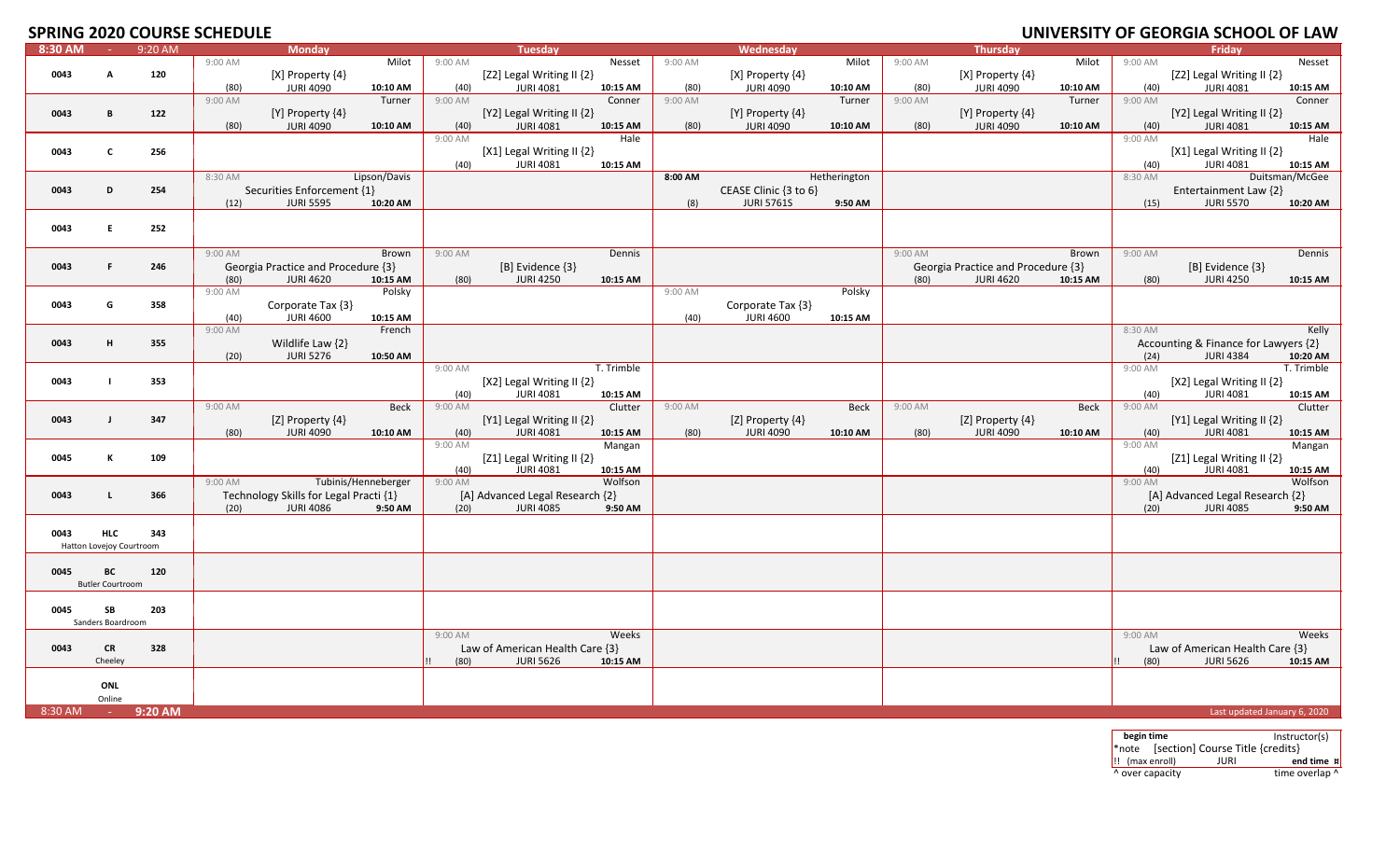# **SPRING 2020 COURSE SCHEDULE**

|         |                          |          | - -------- |                                        |                     |          |                                        |                  |          |                                  |              |         |                                    |          |         |                                      | -----          |
|---------|--------------------------|----------|------------|----------------------------------------|---------------------|----------|----------------------------------------|------------------|----------|----------------------------------|--------------|---------|------------------------------------|----------|---------|--------------------------------------|----------------|
| 9:30 AM | <b>Carlos</b>            | 10:20 AM |            | <b>Monday</b>                          |                     |          | <b>Tuesday</b>                         |                  |          | Wednesday                        |              |         | <b>Thursday</b>                    |          |         | Fridav                               |                |
|         |                          |          | 9:00 AM    |                                        | Milot               | 9:00 AM  |                                        | Nesset           | 9:00 AM  |                                  | Milot        | 9:00 AM |                                    | Milot    | 9:00 AM |                                      | Nesset         |
| 0043    | A                        | 120      |            | [X] Property {4}                       |                     |          | [Z2] Legal Writing II {2}              |                  |          | [X] Property {4}                 |              |         | $[X]$ Property $\{4\}$             |          |         | [Z2] Legal Writing II {2}            |                |
|         |                          |          | (80)       | <b>JURI 4090</b>                       | 10:10 AM            | (40)     | <b>JURI 4081</b>                       | 10:15 AM         | (80)     | <b>JURI 4090</b>                 | 10:10 AM     | (80)    | <b>JURI 4090</b>                   | 10:10 AM | (40)    | <b>JURI 4081</b>                     | 10:15 AM       |
|         |                          |          |            |                                        |                     |          |                                        |                  |          |                                  |              |         |                                    |          |         |                                      |                |
|         |                          |          | 9:00 AM    |                                        | Turner              | 9:00 AM  |                                        | Conner           | 9:00 AM  |                                  | Turner       | 9:00 AM |                                    | Turner   | 9:00 AM |                                      | Conner         |
| 0043    | B                        | 122      |            | [Y] Property {4}                       |                     |          | [Y2] Legal Writing II $\{2\}$          |                  |          | [Y] Property $\{4\}$             |              |         | $[Y]$ Property $\{4\}$             |          |         | [Y2] Legal Writing II {2}            |                |
|         |                          |          | (80)       | <b>JURI 4090</b>                       | 10:10 AM            | (40)     | <b>JURI 4081</b>                       | 10:15 AM         | (80)     | <b>JURI 4090</b>                 | 10:10 AM     | (80)    | <b>JURI 4090</b>                   | 10:10 AM | (40)    | <b>JURI 4081</b>                     | 10:15 AM       |
|         |                          |          |            |                                        |                     | 9:00 AM  |                                        | Hale             |          |                                  |              | 9:30 AM |                                    | Stuckey  | 9:00 AM |                                      | Hale           |
|         |                          |          |            |                                        |                     |          |                                        |                  |          |                                  |              |         |                                    |          |         |                                      |                |
| 0043    | C                        | 256      |            |                                        |                     |          | [X1] Legal Writing II $\{2\}$          |                  |          |                                  |              |         | Urban Resilience {2}               |          |         | [X1] Legal Writing II {2}            |                |
|         |                          |          |            |                                        |                     | (40)     | <b>JURI 4081</b>                       | 10:15 AM         |          |                                  |              | (80)    | <b>JURI 5282</b>                   | 11:20 AM | (40)    | <b>JURI 4081</b>                     | 10:15 AM       |
|         |                          |          | 8:30 AM    |                                        | Lipson/Davis        | 10:00 AM |                                        | Rodrigues/Morgan | 8:00 AM  |                                  | Hetherington |         |                                    |          | 8:30 AM |                                      | Duitsman/McGee |
| 0043    | D                        | 254      |            | Securities Enforcement {1}             |                     |          | Business Ethics Seminar II {1}         |                  |          | CEASE Clinic {3 to 6}            |              |         |                                    |          |         | Entertainment Law {2}                |                |
|         |                          |          | (12)       | <b>JURI 5595</b>                       | 10:20 AM            | (16)     | <b>JURI 5665</b>                       | 11:50 AM         | (8)      | <b>JURI 5761S</b>                | 9:50 AM      |         |                                    |          |         | <b>JURI 5570</b>                     | 10:20 AM       |
|         |                          |          |            |                                        |                     |          |                                        |                  |          |                                  |              |         |                                    |          | (15)    |                                      |                |
|         |                          |          |            |                                        |                     | 9:30 AM  |                                        | N. Chapman       |          |                                  |              |         |                                    |          |         |                                      |                |
| 0043    | E.                       | 252      |            |                                        |                     |          | Christian Perspectives on Legal Th {2} |                  |          |                                  |              |         |                                    |          |         |                                      |                |
|         |                          |          |            |                                        |                     | (20)     | <b>JURI 4235</b>                       | 11:20 AM         |          |                                  |              |         |                                    |          |         |                                      |                |
|         |                          |          | 9:00 AM    |                                        | Brown               | 9:00 AM  |                                        | Dennis           |          |                                  |              | 9:00 AM |                                    | Brown    | 9:00 AM |                                      | Dennis         |
|         |                          |          |            |                                        |                     |          |                                        |                  |          |                                  |              |         |                                    |          |         |                                      |                |
| 0043    | .F                       | 246      |            | Georgia Practice and Procedure {3}     |                     |          | [B] Evidence {3}                       |                  |          |                                  |              |         | Georgia Practice and Procedure {3} |          |         | $[B]$ Evidence $\{3\}$               |                |
|         |                          |          | (80)       | <b>JURI 4620</b>                       | 10:15 AM            | (80)     | <b>JURI 4250</b>                       | 10:15 AM         |          |                                  |              | (80)    | <b>JURI 4620</b>                   | 10:15 AM | (80)    | <b>JURI 4250</b>                     | 10:15 AM       |
|         |                          |          | 9:00 AM    |                                        | Polsky              |          |                                        |                  | 9:00 AM  |                                  | Polsky       |         |                                    |          |         |                                      |                |
| 0043    | G                        | 358      |            |                                        |                     |          |                                        |                  |          | Corporate Tax {3}                |              |         |                                    |          |         |                                      |                |
|         |                          |          |            | Corporate Tax {3}                      |                     |          |                                        |                  |          |                                  |              |         |                                    |          |         |                                      |                |
|         |                          |          | (40)       | <b>JURI 4600</b>                       | 10:15 AM            |          |                                        |                  | (40)     | <b>JURI 4600</b>                 | 10:15 AM     |         |                                    |          |         |                                      |                |
|         |                          |          | 9:00 AM    |                                        | French              |          |                                        |                  | 10:00 AM |                                  | Bradford     |         |                                    |          | 8:30 AM |                                      | Kelly          |
| 0043    | H                        | 355      |            | Wildlife Law {2}                       |                     |          |                                        |                  |          | Solo and Small Firm Practice {2} |              |         |                                    |          |         | Accounting & Finance for Lawyers {2} |                |
|         |                          |          | (20)       | <b>JURI 5276</b>                       | 10:50 AM            |          |                                        |                  | (20)     | <b>JURI 4625</b>                 | 11:50 AM     |         |                                    |          | (24)    | <b>JURI 4384</b>                     | 10:20 AM       |
|         |                          |          |            |                                        |                     |          |                                        |                  |          |                                  |              |         |                                    |          |         |                                      |                |
|         |                          |          | 9:30 AM    |                                        | Wells               | 9:00 AM  |                                        | T. Trimble       | 9:30 AM  |                                  | Wells        | 9:30 AM |                                    | Wells    | 9:00 AM |                                      | T. Trimble     |
| 0043    | $\mathbf{I}$             | 353      |            | Federal Courts {3}                     |                     |          | [X2] Legal Writing II {2}              |                  |          | Federal Courts {3}               |              |         | Federal Courts {3}                 |          |         | [X2] Legal Writing II {2}            |                |
|         |                          |          | (48)       | <b>JURI 4570</b>                       | 10:20 AM            | (40)     | <b>JURI 4081</b>                       | 10:15 AM         | (48)     | <b>JURI 4570</b>                 | 10:20 AM     | (48)    | <b>JURI 4570</b>                   | 10:20 AM | (40)    | <b>JURI 4081</b>                     | 10:15 AM       |
|         |                          |          | 9:00 AM    |                                        | Beck                | 9:00 AM  |                                        | Clutter          | 9:00 AM  |                                  | <b>Beck</b>  | 9:00 AM |                                    | Beck     | 9:00 AM |                                      | Clutter        |
|         | -1                       |          |            |                                        |                     |          |                                        |                  |          |                                  |              |         | [Z] Property {4}                   |          |         |                                      |                |
| 0043    |                          | 347      |            | [Z] Property $\{4\}$                   |                     |          | [Y1] Legal Writing II $\{2\}$          |                  |          | [Z] Property {4}                 |              |         |                                    |          |         | [Y1] Legal Writing II {2}            |                |
|         |                          |          | (80)       | <b>JURI 4090</b>                       | 10:10 AM            | (40)     | <b>JURI 4081</b>                       | 10:15 AM         | (80)     | <b>JURI 4090</b>                 | 10:10 AM     | (80)    | <b>JURI 4090</b>                   | 10:10 AM | (40)    | <b>JURI 4081</b>                     | 10:15 AM       |
|         |                          |          |            |                                        |                     | 9:00 AM  |                                        | Mangan           | 10:00 AM |                                  | Solomon      |         |                                    |          | 9:00 AM |                                      | Mangan         |
| 0045    | к                        | 109      |            |                                        |                     |          | [Z1] Legal Writing II {2}              |                  |          | Electronic Discovery {1}         |              |         |                                    |          |         | [Z1] Legal Writing II {2}            |                |
|         |                          |          |            |                                        |                     | (40)     | <b>JURI 4081</b>                       | 10:15 AM         | (40)     | <b>JURI 5595</b>                 | 11:50 AM     |         |                                    |          | (40)    | <b>JURI 4081</b>                     | 10:15 AM       |
|         |                          |          | 9:00 AM    |                                        | Tubinis/Henneberger | 9:00 AM  |                                        | Wolfson          |          |                                  |              |         |                                    |          | 9:00 AM |                                      | Wolfson        |
|         |                          |          |            |                                        |                     |          |                                        |                  |          |                                  |              |         |                                    |          |         |                                      |                |
| 0043    | $\mathbf{L}$             | 366      |            | Technology Skills for Legal Practi {1} |                     |          | [A] Advanced Legal Research {2}        |                  |          |                                  |              |         |                                    |          |         | [A] Advanced Legal Research {2}      |                |
|         |                          |          | (20)       | <b>JURI 4086</b>                       | 9:50 AM             | (20)     | <b>JURI 4085</b>                       | 9:50 AM          |          |                                  |              |         |                                    |          | (20)    | <b>JURI 4085</b>                     | 9:50 AM        |
|         |                          |          |            |                                        |                     |          |                                        |                  |          |                                  |              |         |                                    |          |         |                                      |                |
| 0043    | <b>HLC</b>               | 343      |            |                                        |                     |          |                                        |                  |          |                                  |              |         |                                    |          |         |                                      |                |
|         |                          |          |            |                                        |                     |          |                                        |                  |          |                                  |              |         |                                    |          |         |                                      |                |
|         | Hatton Lovejoy Courtroom |          |            |                                        |                     |          |                                        |                  |          |                                  |              |         |                                    |          |         |                                      |                |
|         |                          |          |            |                                        |                     |          |                                        |                  |          |                                  |              |         |                                    |          |         |                                      |                |
| 0045    | BC                       | 120      |            |                                        |                     |          |                                        |                  |          |                                  |              |         |                                    |          |         |                                      |                |
|         | <b>Butler Courtroom</b>  |          |            |                                        |                     |          |                                        |                  |          |                                  |              |         |                                    |          |         |                                      |                |
|         |                          |          |            |                                        |                     |          |                                        |                  |          |                                  |              |         |                                    |          |         |                                      |                |
|         |                          |          |            |                                        |                     |          |                                        |                  |          |                                  |              |         |                                    |          |         |                                      |                |
| 0045    | <b>SB</b>                | 203      |            |                                        |                     |          |                                        |                  |          |                                  |              |         |                                    |          |         |                                      |                |
|         | Sanders Boardroom        |          |            |                                        |                     |          |                                        |                  |          |                                  |              |         |                                    |          |         |                                      |                |
|         |                          |          |            |                                        |                     | 9:00 AM  |                                        | Weeks            |          |                                  |              |         |                                    |          | 9:00 AM |                                      | Weeks          |
| 0043    | <b>CR</b>                | 328      |            |                                        |                     |          | Law of American Health Care {3}        |                  |          |                                  |              |         |                                    |          |         | Law of American Health Care {3}      |                |
|         |                          |          |            |                                        |                     |          |                                        |                  |          |                                  |              |         |                                    |          |         |                                      |                |
|         | Cheeley                  |          |            |                                        |                     | (80)     | <b>JURI 5626</b>                       | 10:15 AM         |          |                                  |              |         |                                    |          | (80)    | <b>JURI 5626</b>                     | 10:15 AM       |
|         |                          |          |            |                                        |                     |          |                                        |                  |          |                                  |              |         |                                    |          |         |                                      |                |
|         | ONL                      |          |            |                                        |                     |          |                                        |                  |          |                                  |              |         |                                    |          |         |                                      |                |
|         | Online                   |          |            |                                        |                     |          |                                        |                  |          |                                  |              |         |                                    |          |         |                                      |                |
| 9:30 AM |                          |          |            |                                        |                     |          |                                        |                  |          |                                  |              |         |                                    |          |         |                                      |                |
|         | $\alpha=1/2$             | 10:20 AM |            |                                        |                     |          |                                        |                  |          |                                  |              |         |                                    |          |         | Last updated January 6, 2020         |                |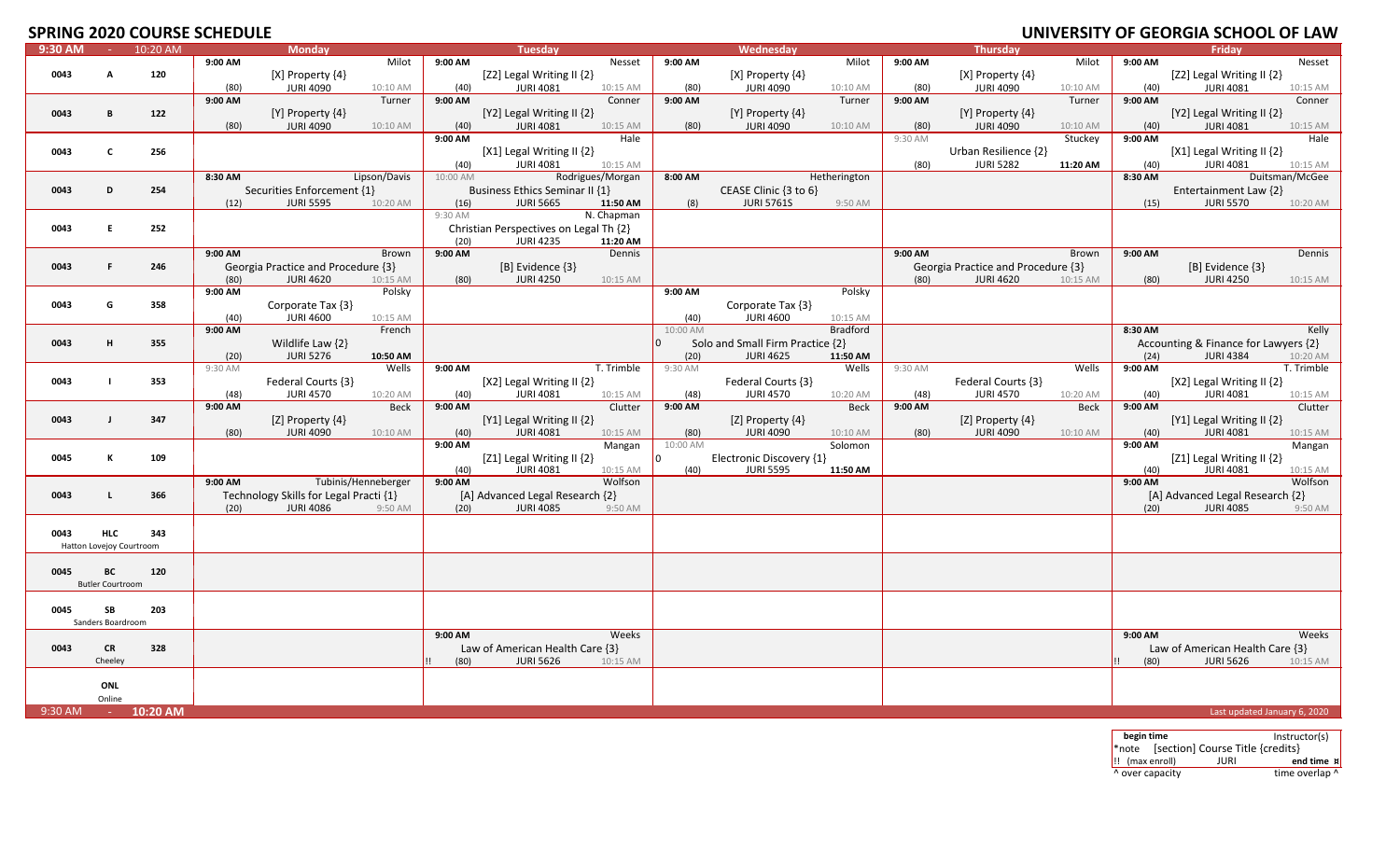# **SPRING 2020 COURSE SCHEDULE**

| 10:30 AM | $\sim 100$               | 11:20 AM   |          | Monday                          |           |          | Tuesday                                 |                  |          | Wednesday                        |          |          | Thursday                        |           |          | Friday                                  |                |
|----------|--------------------------|------------|----------|---------------------------------|-----------|----------|-----------------------------------------|------------------|----------|----------------------------------|----------|----------|---------------------------------|-----------|----------|-----------------------------------------|----------------|
|          |                          |            | 10:30 AM |                                 | West      | 10:30 AM |                                         | Hall             | 10:30 AM |                                  | West     | 10:30 AM |                                 | West      | 10:30 AM |                                         | Hall           |
| 0043     | A                        | 120        |          | Constitutional Law II {3}       |           |          | [A] The Law and Ethics of Lawyering {3} |                  |          | Constitutional Law II {3}        |          |          | Constitutional Law II {3}       |           |          | [A] The Law and Ethics of Lawyering {3} |                |
|          |                          |            | (65)     | <b>JURI 4190</b>                | 11:20 AM  | (60)     | <b>JURI 4300</b>                        | 11:45 AM         | (65)     | <b>JURI 4190</b>                 | 11:20 AM | (65)     | <b>JURI 4190</b>                | 11:20 AM  | (60)     | <b>JURI 4300</b>                        | 11:45 AM       |
|          |                          |            | 10:30 AM |                                 | Miller    |          |                                         |                  |          |                                  |          | 10:30 AM |                                 | Miller    |          |                                         |                |
|          |                          |            |          |                                 |           |          |                                         |                  |          |                                  |          |          |                                 |           |          |                                         |                |
| 0043     | B                        | 122        |          | Corporations {3}                |           |          |                                         |                  |          |                                  |          |          | Corporations {3}                |           |          |                                         |                |
|          |                          |            | (80)     | <b>JURI 4210</b>                | 11:45 AM  |          |                                         |                  |          |                                  |          | (80)     | <b>JURI 4210</b>                | 11:45 AM  |          |                                         |                |
|          |                          |            |          |                                 |           | 10:30 AM |                                         | Simon            |          |                                  |          | 9:30 AM  |                                 | Stuckey   | 10:30 AM |                                         | Simon          |
| 0043     | $\mathbf c$              | 256        |          |                                 |           |          | Secured Transactions {3}                |                  |          |                                  |          |          | Urban Resilience {2}            |           |          | Secured Transactions {3}                |                |
|          |                          |            |          |                                 |           | (60)     | JURI 4950                               | 11:45 AM         |          |                                  |          | (80)     | <b>JURI 5282</b>                | 11:20 AM  | (60)     | <b>JURI 4950</b>                        | 11:45 AM       |
|          |                          |            |          |                                 |           | 10:00 AM |                                         | Rodrigues/Morgan |          |                                  |          |          |                                 |           |          |                                         |                |
| 0043     | D                        | 254        |          |                                 |           |          | Business Ethics Seminar II {1}          |                  |          |                                  |          |          |                                 |           |          |                                         |                |
|          |                          |            |          |                                 |           | (16)     | <b>JURI 5665</b>                        | 11:50 AM         |          |                                  |          |          |                                 |           |          |                                         |                |
|          |                          |            | 10:30 AM |                                 | Rodrigues | 9:30 AM  |                                         | N. Chapman       |          |                                  |          | 10:30 AM |                                 | Rodrigues |          |                                         |                |
|          | E.                       | 252        |          | Life Cycle of a Corporation {3} |           |          |                                         |                  |          |                                  |          |          |                                 |           |          |                                         |                |
| 0043     |                          |            |          |                                 |           |          | Christian Perspectives on Legal Th {2}  |                  |          |                                  |          |          | Life Cycle of a Corporation {3} |           |          |                                         |                |
|          |                          |            | (20)     | <b>JURI 5080</b>                | 11:45 AM  | (20)     | <b>JURI 4235</b>                        | 11:20 AM         |          |                                  |          | (20)     | <b>JURI 5080</b>                | 11:45 AM  |          |                                         |                |
|          |                          |            | 10:30 AM |                                 | J. Cook   | 10:30 AM |                                         | Camilla Watson   |          |                                  |          | 10:30 AM |                                 | J. Cook   | 10:30 AM |                                         | Camilla Watson |
| 0043     | F                        | 246        |          | Criminal Procedure II {3}       |           |          | Federal Income Tax {3}                  |                  |          |                                  |          |          | Criminal Procedure II {3}       |           |          | Federal Income Tax {3}                  |                |
|          |                          |            | (80)     | <b>JURI 4470</b>                | 11:45 AM  | (80)     | <b>JURI 5120</b>                        | 11:45 AM         |          |                                  |          | (80)     | <b>JURI 4470</b>                | 11:45 AM  | (80)     | <b>JURI 5120</b>                        | 11:45 AM       |
|          |                          |            | 11:15 AM |                                 | Wolfson   | 11:00 AM |                                         | Sawyer           | 11:15 AM |                                  | Wolfson  | 11:00 AM |                                 | Sawyer    | 11:15 AM |                                         | Wolfson        |
| 0043     | G                        | 358        |          | Undergraduate Course {3}        |           |          | Undergraduate Course {3}                |                  |          | Undergraduate Course {3}         |          |          | Undergraduate Course {3}        |           |          | Undergraduate Course {3}                |                |
|          |                          |            | (80)     | <b>JURI 2500</b>                | 12:05 PM  | (80)     | <b>JURI 2100</b>                        | 12:15 PM         | (80)     | <b>JURI 2500</b>                 | 12:05 PM | (80)     | <b>JURI 2100</b>                | 12:15 PM  | (80)     | <b>JURI 2500</b>                        | 12:05 PM       |
|          |                          |            | 9:00 AM  |                                 | French    | 10:30 AM |                                         | Amann            | 10:00 AM |                                  | Bradford |          |                                 |           | 10:30 AM |                                         | Amann          |
| 0043     | н                        | 355        |          | Wildlife Law $\{2\}$            |           |          | Public International Law {3}            |                  |          | Solo and Small Firm Practice {2} |          |          |                                 |           |          | Public International Law {3}            |                |
|          |                          |            |          |                                 |           |          |                                         |                  |          |                                  |          |          |                                 |           |          |                                         |                |
|          |                          |            | (20)     | <b>JURI 5276</b>                | 10:50 AM  | (80)     | JURI 4640                               | 11:45 AM         | (20)     | <b>JURI 4625</b>                 | 11:50 AM |          |                                 |           | (80)     | <b>JURI 4640</b>                        | 11:45 AM       |
|          |                          |            | 10:30 AM |                                 | Khan      | 10:30 AM |                                         | Cohen            | 10:30 AM |                                  | Cohen    | 10:30 AM |                                 | Khan      | 10:30 AM |                                         | Cohen          |
| 0043     | $\mathbf{I}$             | 353        |          | Law & Medicine {3}              |           |          | International Trade Laws {3}            |                  |          | International Trade Laws {3}     |          |          | Law & Medicine {3}              |           |          | International Trade Laws {3}            |                |
|          |                          |            | (30)     | <b>JURI 5623</b>                | 11:45 AM  | (30)     | <b>JURI 5360</b>                        | 11:20 AM         | (30)     | <b>JURI 5360</b>                 | 11:20 AM | (30)     | <b>JURI 5623</b>                | 11:45 AM  | (30)     | <b>JURI 5360</b>                        | 11:20 AM       |
|          |                          |            |          |                                 |           |          |                                         |                  |          |                                  |          |          |                                 |           |          |                                         |                |
| 0043     | $\mathbf{I}$             | 347        |          |                                 |           |          |                                         |                  |          |                                  |          |          |                                 |           |          |                                         |                |
|          |                          |            |          |                                 |           |          |                                         |                  |          |                                  |          |          |                                 |           |          |                                         |                |
|          |                          |            |          |                                 |           |          |                                         |                  | 10:00 AM |                                  | Solomon  |          |                                 |           |          |                                         |                |
| 0045     | к                        | 109        |          |                                 |           |          |                                         |                  |          | Electronic Discovery {1}         |          |          |                                 |           |          |                                         |                |
|          |                          |            |          |                                 |           |          |                                         |                  | (40)     | <b>JURI 5595</b>                 | 11:50 AM |          |                                 |           |          |                                         |                |
|          |                          |            |          |                                 |           |          |                                         |                  |          |                                  |          |          |                                 |           |          |                                         |                |
| 0043     | $\mathbf{L}$             | 366        |          |                                 |           |          |                                         |                  |          |                                  |          |          |                                 |           |          |                                         |                |
|          |                          |            |          |                                 |           |          |                                         |                  |          |                                  |          |          |                                 |           |          |                                         |                |
|          |                          |            |          |                                 |           |          |                                         |                  |          |                                  |          |          |                                 |           |          |                                         |                |
| 0043     | <b>HLC</b>               | 343        |          |                                 |           |          |                                         |                  |          |                                  |          |          |                                 |           |          |                                         |                |
|          |                          |            |          |                                 |           |          |                                         |                  |          |                                  |          |          |                                 |           |          |                                         |                |
|          | Hatton Lovejoy Courtroom |            |          |                                 |           |          |                                         |                  |          |                                  |          |          |                                 |           |          |                                         |                |
|          |                          |            |          |                                 |           |          |                                         |                  |          |                                  |          |          |                                 |           |          |                                         |                |
| 0045     | BC                       | 120        |          |                                 |           |          |                                         |                  |          |                                  |          |          |                                 |           |          |                                         |                |
|          | <b>Butler Courtroom</b>  |            |          |                                 |           |          |                                         |                  |          |                                  |          |          |                                 |           |          |                                         |                |
|          |                          |            |          |                                 |           |          |                                         |                  |          |                                  |          |          |                                 |           |          |                                         |                |
| 0045     | SB                       | 203        |          |                                 |           |          |                                         |                  |          |                                  |          |          |                                 |           |          |                                         |                |
|          | Sanders Boardroom        |            |          |                                 |           |          |                                         |                  |          |                                  |          |          |                                 |           |          |                                         |                |
|          |                          |            |          |                                 |           |          |                                         |                  |          |                                  |          |          |                                 |           |          |                                         |                |
| 0043     | <b>CR</b>                | 328        |          |                                 |           |          |                                         |                  |          |                                  |          |          |                                 |           |          |                                         |                |
|          | Cheeley                  |            |          |                                 |           |          |                                         |                  |          |                                  |          |          |                                 |           |          |                                         |                |
|          |                          |            |          |                                 |           |          |                                         |                  |          |                                  |          |          |                                 |           |          |                                         |                |
|          |                          |            |          |                                 |           |          |                                         |                  |          |                                  |          |          |                                 |           |          |                                         |                |
|          | ONL                      |            |          |                                 |           |          |                                         |                  |          |                                  |          |          |                                 |           |          |                                         |                |
|          | Online                   |            |          |                                 |           |          |                                         |                  |          |                                  |          |          |                                 |           |          |                                         |                |
| 10:30 AM | <b>Contractor</b>        | $11:20$ AM |          |                                 |           |          |                                         |                  |          |                                  |          |          |                                 |           |          | Last updated January 6, 2020            |                |

| begin time                    |                 |                                        | Instructor(s)  |
|-------------------------------|-----------------|----------------------------------------|----------------|
|                               |                 | *note [section] Course Title {credits} |                |
| $\left  \right $ (max enroll) |                 | JURI                                   | end time x     |
|                               | ^ over capacity |                                        | time overlap ^ |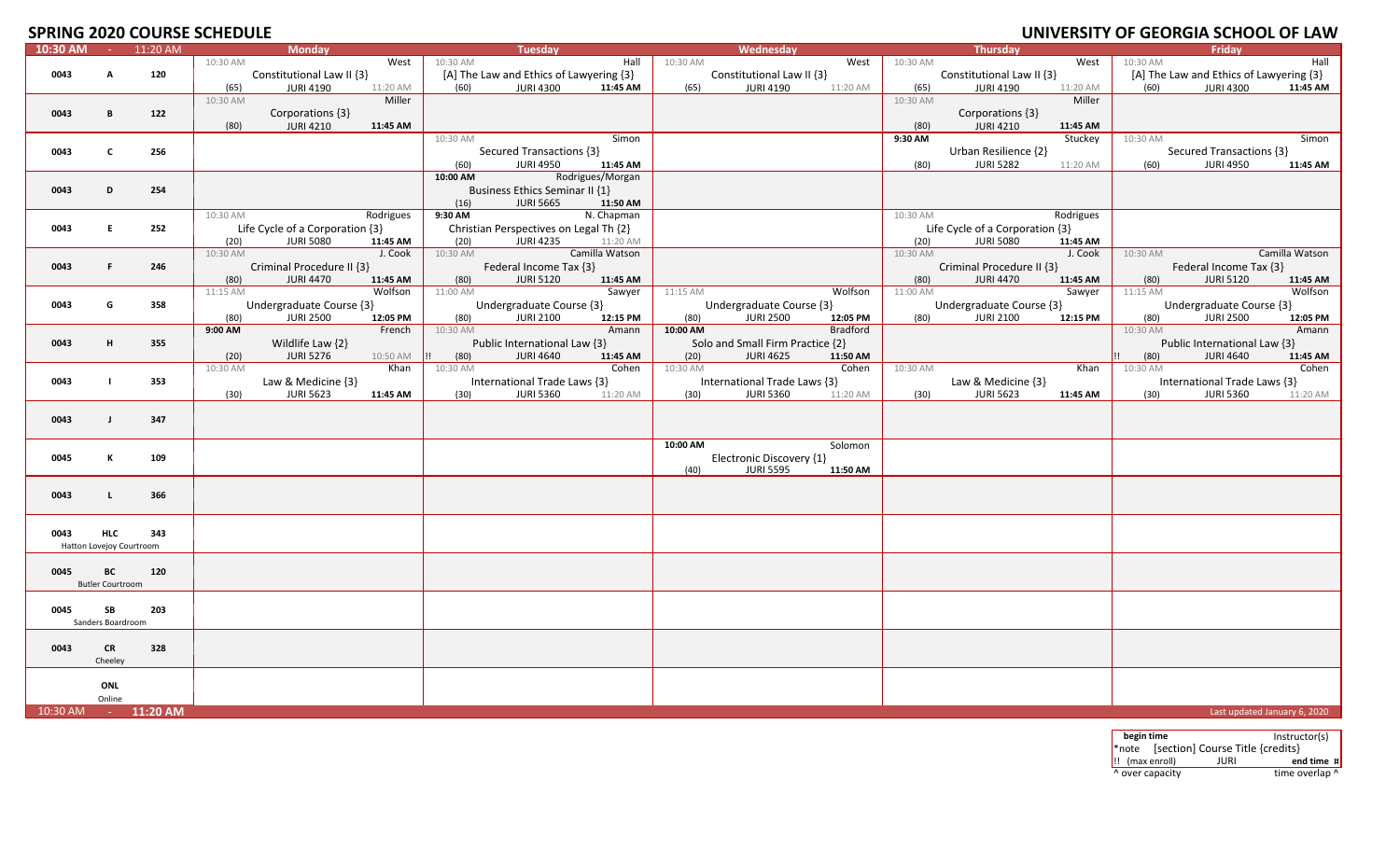# **SPRING 2020 COURSE SCHEDULE**

|          |                          |                     | JI INITO ZUZU COUNJE JUIILDUEL         |            |                                         |          |                                  |          |                                        |           |          | <u> SIMALIMITT OF SEONGIA SCHOOL OF EAM</u> |                |
|----------|--------------------------|---------------------|----------------------------------------|------------|-----------------------------------------|----------|----------------------------------|----------|----------------------------------------|-----------|----------|---------------------------------------------|----------------|
| 11:30 AM | <b>College</b>           | 12:00 PM            | <b>Monday</b>                          |            | <b>Tuesday</b>                          |          | Wednesday                        |          | <b>Thursday</b>                        |           |          | <b>Friday</b>                               |                |
|          |                          |                     |                                        | 10:30 AM   | Hall                                    |          |                                  |          |                                        |           | 10:30 AM |                                             | Hall           |
| 0043     | A                        | 120                 |                                        |            | [A] The Law and Ethics of Lawyering {3} |          |                                  |          |                                        |           |          | [A] The Law and Ethics of Lawyering {3}     |                |
|          |                          |                     |                                        |            |                                         |          |                                  |          |                                        |           |          |                                             |                |
|          |                          |                     |                                        | (60)       | <b>JURI 4300</b><br>11:45 AM            |          |                                  |          |                                        |           | (60)     | <b>JURI 4300</b>                            | 11:45 AM       |
|          |                          |                     | 10:30 AM<br>Miller                     |            |                                         |          |                                  | 10:30 AM |                                        | Miller    |          |                                             |                |
| 0043     | B                        | 122                 | Corporations {3}                       |            |                                         |          |                                  |          | Corporations {3}                       |           |          |                                             |                |
|          |                          |                     | (80)<br><b>JURI 4210</b>               |            |                                         |          |                                  | (80)     | <b>JURI 4210</b>                       | 11:45 AM  |          |                                             |                |
|          |                          |                     | 11:45 AM                               |            |                                         |          |                                  |          |                                        |           |          |                                             |                |
|          |                          |                     |                                        | 10:30 AM   | Simon                                   |          |                                  |          |                                        |           | 10:30 AM |                                             | Simon          |
| 0043     | c                        | 256                 |                                        |            | Secured Transactions {3}                |          |                                  |          |                                        |           |          | Secured Transactions {3}                    |                |
|          |                          |                     |                                        | (60)       | <b>JURI 4950</b><br>11:45 AM            |          |                                  |          |                                        |           | (60)     | <b>JURI 4950</b>                            | 11:45 AM       |
|          |                          |                     | 11:30 AM<br>Hale                       | 10:00 AM   | Rodrigues/Morgan                        |          |                                  | 11:30 AM |                                        | Hale      |          |                                             |                |
|          |                          |                     |                                        |            |                                         |          |                                  |          |                                        |           |          |                                             |                |
| 0043     | D                        | 254                 | Legal Writing and Analysis for MSL {3} |            | <b>Business Ethics Seminar II {1}</b>   |          |                                  |          | Legal Writing and Analysis for MSL {3} |           |          |                                             |                |
|          |                          |                     | <b>JURI 6505</b><br>12:45 PM<br>(18)   | (16)       | <b>JURI 5665</b><br>11:50 AM            |          |                                  | (18)     | <b>JURI 6505</b>                       | 12:45 PM  |          |                                             |                |
|          |                          |                     | 10:30 AM<br>Rodrigues                  |            |                                         |          |                                  | 10:30 AM |                                        | Rodrigues |          |                                             |                |
|          |                          |                     |                                        |            |                                         |          |                                  |          |                                        |           |          |                                             |                |
| 0043     | E.                       | 252                 | Life Cycle of a Corporation {3}        |            |                                         |          |                                  |          | Life Cycle of a Corporation {3}        |           |          |                                             |                |
|          |                          |                     | <b>JURI 5080</b><br>(20)<br>11:45 AM   |            |                                         |          |                                  | (20)     | <b>JURI 5080</b>                       | 11:45 AM  |          |                                             |                |
|          |                          |                     | 10:30 AM<br>J. Cook                    | 10:30 AM   | Camilla Watson                          |          |                                  | 10:30 AM |                                        | J. Cook   | 10:30 AM |                                             | Camilla Watson |
| 0043     | F.                       | 246                 | Criminal Procedure II {3}              |            | Federal Income Tax {3}                  |          |                                  |          |                                        |           |          | Federal Income Tax {3}                      |                |
|          |                          |                     |                                        |            |                                         |          |                                  |          | Criminal Procedure II {3}              |           |          |                                             |                |
|          |                          |                     | (80)<br><b>JURI 4470</b><br>11:45 AM   | (80)       | <b>JURI 5120</b><br>11:45 AM            |          |                                  | (80)     | <b>JURI 4470</b>                       | 11:45 AM  | (80)     | <b>JURI 5120</b>                            | 11:45 AM       |
|          |                          |                     | Wolfson<br>11:15 AM                    | 11:00 AM   | Sawyer                                  | 11:15 AM | Wolfson                          | 11:00 AM |                                        | Sawyer    | 11:15 AM |                                             | Wolfson        |
| 0043     | G                        | 358                 | Undergraduate Course {3}               |            | Undergraduate Course {3}                |          | Undergraduate Course {3}         |          | Undergraduate Course {3}               |           |          | Undergraduate Course {3}                    |                |
|          |                          |                     |                                        |            |                                         |          |                                  |          |                                        |           |          |                                             |                |
|          |                          |                     | <b>JURI 2500</b><br>(80)<br>12:05 PM   | (80)       | <b>JURI 2100</b><br>12:15 PM            | (80)     | JURI 2500<br>12:05 PM            | (80)     | <b>JURI 2100</b>                       | 12:15 PM  | (80)     | <b>JURI 2500</b>                            | 12:05 PM       |
|          |                          |                     |                                        | 10:30 AM   | Amann                                   | 10:00 AM | Bradford                         |          |                                        |           | 10:30 AM |                                             | Amann          |
| 0043     | H.                       | 355                 |                                        |            | Public International Law {3}            |          | Solo and Small Firm Practice {2} |          |                                        |           |          | Public International Law {3}                |                |
|          |                          |                     |                                        | (80)<br>П. | <b>JURI 4640</b><br>11:45 AM            | (20)     | <b>JURI 4625</b><br>11:50 AM     |          |                                        |           | (80)     | <b>JURI 4640</b>                            | 11:45 AM       |
|          |                          |                     |                                        |            |                                         |          |                                  |          |                                        |           |          |                                             |                |
|          |                          |                     | 10:30 AM<br>Khan                       |            |                                         |          |                                  | 10:30 AM |                                        | Khan      |          |                                             |                |
| 0043     |                          | 353                 | Law & Medicine {3}                     |            |                                         |          |                                  |          | Law & Medicine {3}                     |           |          |                                             |                |
|          |                          |                     | <b>JURI 5623</b><br>(30)<br>11:45 AM   |            |                                         |          |                                  | (30)     | <b>JURI 5623</b>                       | 11:45 AM  |          |                                             |                |
|          |                          |                     |                                        |            |                                         |          |                                  |          |                                        |           |          |                                             |                |
|          |                          |                     |                                        |            |                                         |          |                                  |          |                                        |           |          |                                             |                |
| 0043     | $\blacksquare$           | 347                 |                                        |            |                                         |          |                                  |          |                                        |           |          |                                             |                |
|          |                          |                     |                                        |            |                                         |          |                                  |          |                                        |           |          |                                             |                |
|          |                          |                     |                                        |            |                                         | 10:00 AM | Solomon                          |          |                                        |           |          |                                             |                |
| 0045     | K                        | 109                 |                                        |            |                                         |          | Electronic Discovery {1}         |          |                                        |           |          |                                             |                |
|          |                          |                     |                                        |            |                                         |          |                                  |          |                                        |           |          |                                             |                |
|          |                          |                     |                                        |            |                                         | (40)     | <b>JURI 5595</b><br>11:50 AM     |          |                                        |           |          |                                             |                |
|          |                          |                     |                                        |            |                                         |          |                                  |          |                                        |           |          |                                             |                |
| 0043     | $\mathsf{L}$             | 366                 |                                        |            |                                         |          |                                  |          |                                        |           |          |                                             |                |
|          |                          |                     |                                        |            |                                         |          |                                  |          |                                        |           |          |                                             |                |
|          |                          |                     |                                        |            |                                         |          |                                  |          |                                        |           |          |                                             |                |
|          |                          |                     |                                        |            |                                         |          |                                  |          |                                        |           |          |                                             |                |
| 0043     | <b>HLC</b>               | 343                 |                                        |            |                                         |          |                                  |          |                                        |           |          |                                             |                |
|          | Hatton Lovejoy Courtroom |                     |                                        |            |                                         |          |                                  |          |                                        |           |          |                                             |                |
|          |                          |                     |                                        |            |                                         |          |                                  |          |                                        |           |          |                                             |                |
|          |                          |                     |                                        |            |                                         |          |                                  |          |                                        |           |          |                                             |                |
| 0045     | BC                       | 120                 |                                        |            |                                         |          |                                  |          |                                        |           |          |                                             |                |
|          | <b>Butler Courtroom</b>  |                     |                                        |            |                                         |          |                                  |          |                                        |           |          |                                             |                |
|          |                          |                     |                                        |            |                                         |          |                                  |          |                                        |           |          |                                             |                |
| 0045     | SB                       | 203                 |                                        |            |                                         |          |                                  |          |                                        |           |          |                                             |                |
|          |                          |                     |                                        |            |                                         |          |                                  |          |                                        |           |          |                                             |                |
|          | Sanders Boardroom        |                     |                                        |            |                                         |          |                                  |          |                                        |           |          |                                             |                |
|          |                          |                     |                                        |            |                                         |          |                                  |          |                                        |           |          |                                             |                |
| 0043     | <b>CR</b>                | 328                 |                                        |            |                                         |          |                                  |          |                                        |           |          |                                             |                |
|          |                          |                     |                                        |            |                                         |          |                                  |          |                                        |           |          |                                             |                |
|          | Cheeley                  |                     |                                        |            |                                         |          |                                  |          |                                        |           |          |                                             |                |
|          |                          |                     |                                        |            |                                         |          |                                  |          |                                        |           |          |                                             |                |
|          | ONL                      |                     |                                        |            |                                         |          |                                  |          |                                        |           |          |                                             |                |
|          | Online                   |                     |                                        |            |                                         |          |                                  |          |                                        |           |          |                                             |                |
|          |                          |                     |                                        |            |                                         |          |                                  |          |                                        |           |          |                                             |                |
|          |                          | 11:30 AM - 12:00 PM |                                        |            |                                         |          |                                  |          |                                        |           |          | Last updated January 6, 2020                |                |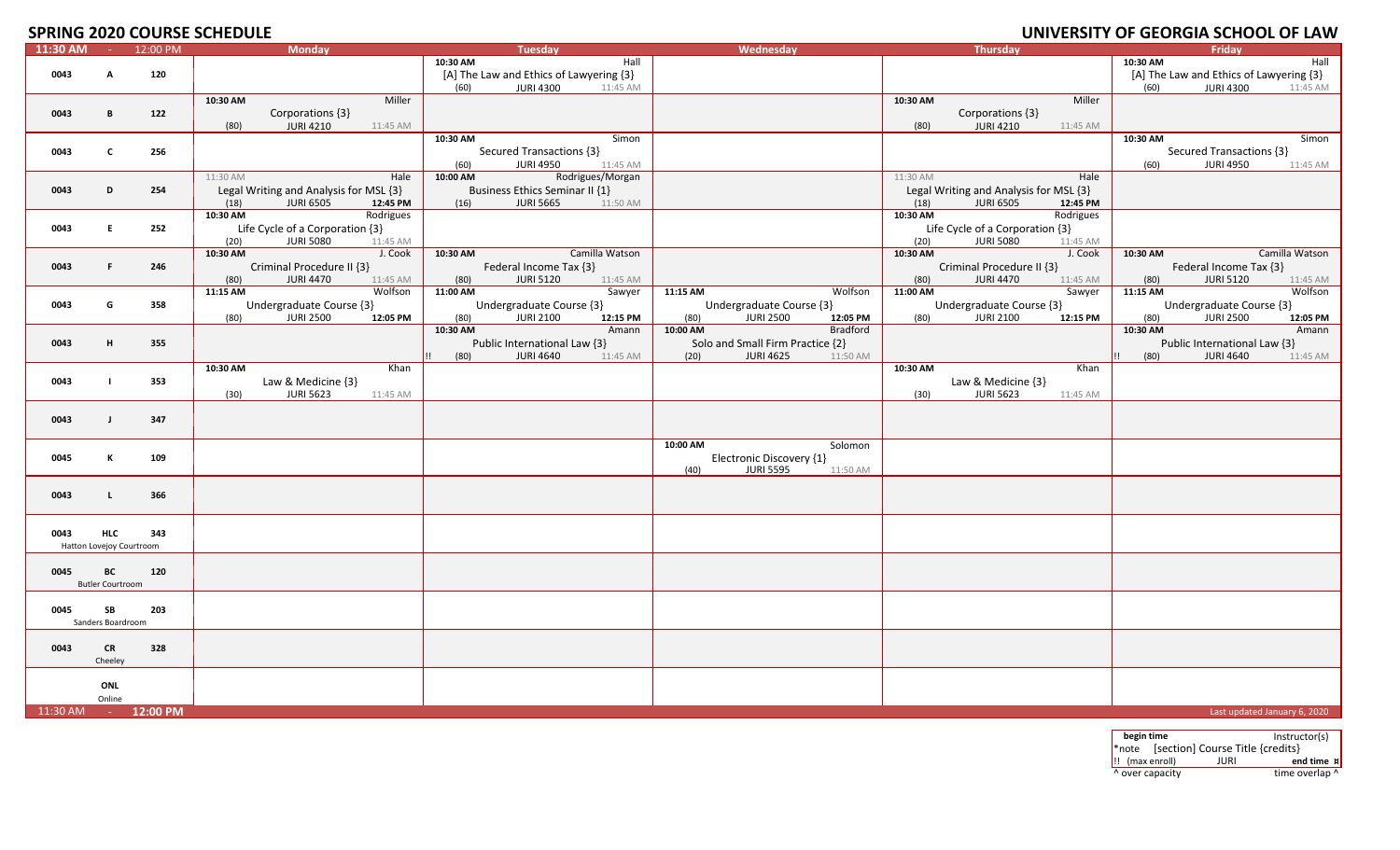#### **2020 COURSE SCHEDULE UNIVERSITY OF GEORGIA SCHOOL OF LAW**

| 12:00 PM -         |                                        | $ -$<br>1:00 PM | <b>Monday</b>                                                                                         | <b>Tuesday</b>                                                                  | Wednesday                                                                        | ---------<br>Thursday                                                                       | ------<br>----- <i>--</i> ------<br>Friday                                              |
|--------------------|----------------------------------------|-----------------|-------------------------------------------------------------------------------------------------------|---------------------------------------------------------------------------------|----------------------------------------------------------------------------------|---------------------------------------------------------------------------------------------|-----------------------------------------------------------------------------------------|
| 0043               | A                                      | 120             |                                                                                                       |                                                                                 |                                                                                  |                                                                                             |                                                                                         |
| 0043               | B                                      | 122             |                                                                                                       |                                                                                 |                                                                                  |                                                                                             |                                                                                         |
| 0043               | $\mathbf{c}$                           | 256             |                                                                                                       |                                                                                 |                                                                                  |                                                                                             |                                                                                         |
| 0043               | D                                      | 254             | 11:30 AM<br>Hale<br>Legal Writing and Analysis for MSL {3}<br>12:45 PM<br>(18)<br><b>JURI 6505</b>    |                                                                                 |                                                                                  | 11:30 AM<br>Hale<br>Legal Writing and Analysis for MSL {3}<br>12:45 PM<br>(18)<br>JURI 6505 |                                                                                         |
| 0043               | E                                      | 252             | Morgan<br>12:00 PM<br>Corporate Counsel Externship II {3 to 5}<br><b>JURI 5969S</b><br>1:50 PM<br>(6) |                                                                                 |                                                                                  |                                                                                             |                                                                                         |
| 0043               | F.                                     | 246             |                                                                                                       |                                                                                 |                                                                                  |                                                                                             |                                                                                         |
| 0043               | G                                      | 358             | 11:15 AM<br>Wolfson<br>Undergraduate Course {3}<br>JURI 2500<br>(80)<br>12:05 PM                      | 11:00 AM<br>Sawyer<br>Undergraduate Course {3}<br>JURI 2100<br>(80)<br>12:15 PM | 11:15 AM<br>Wolfson<br>Undergraduate Course {3}<br>JURI 2500<br>(80)<br>12:05 PM | 11:00 AM<br>Sawyer<br>Undergraduate Course {3}<br>(80)<br>JURI 2100<br>12:15 PM             | 11:15 AM<br>Wolfson<br>Undergraduate Course {3}<br>(80)<br><b>JURI 2500</b><br>12:05 PM |
| 0043               | H                                      | 355             |                                                                                                       |                                                                                 |                                                                                  |                                                                                             |                                                                                         |
| 0043               |                                        | 353             |                                                                                                       |                                                                                 |                                                                                  |                                                                                             |                                                                                         |
| 0043               | $\mathbf{J}$                           | 347             |                                                                                                       |                                                                                 |                                                                                  |                                                                                             |                                                                                         |
| 0045               | $\mathbf{K}$                           | 109             |                                                                                                       |                                                                                 |                                                                                  |                                                                                             |                                                                                         |
| 0043               | $\mathbf{L}$                           | 366             |                                                                                                       |                                                                                 |                                                                                  |                                                                                             |                                                                                         |
| 0043               | <b>HLC</b><br>Hatton Lovejoy Courtroom | 343             |                                                                                                       |                                                                                 |                                                                                  |                                                                                             |                                                                                         |
| 0045               | BC<br><b>Butler Courtroom</b>          | 120             |                                                                                                       |                                                                                 |                                                                                  |                                                                                             |                                                                                         |
| 0045               | SB<br>Sanders Boardroom                | 203             |                                                                                                       |                                                                                 |                                                                                  |                                                                                             |                                                                                         |
| 0043               | <b>CR</b><br>Cheeley                   | 328             |                                                                                                       |                                                                                 |                                                                                  |                                                                                             |                                                                                         |
|                    | ONL<br>Online                          |                 |                                                                                                       |                                                                                 |                                                                                  |                                                                                             |                                                                                         |
| 12:00 PM - 1:00 PM |                                        |                 |                                                                                                       |                                                                                 |                                                                                  |                                                                                             | Last updated January 6, 2020                                                            |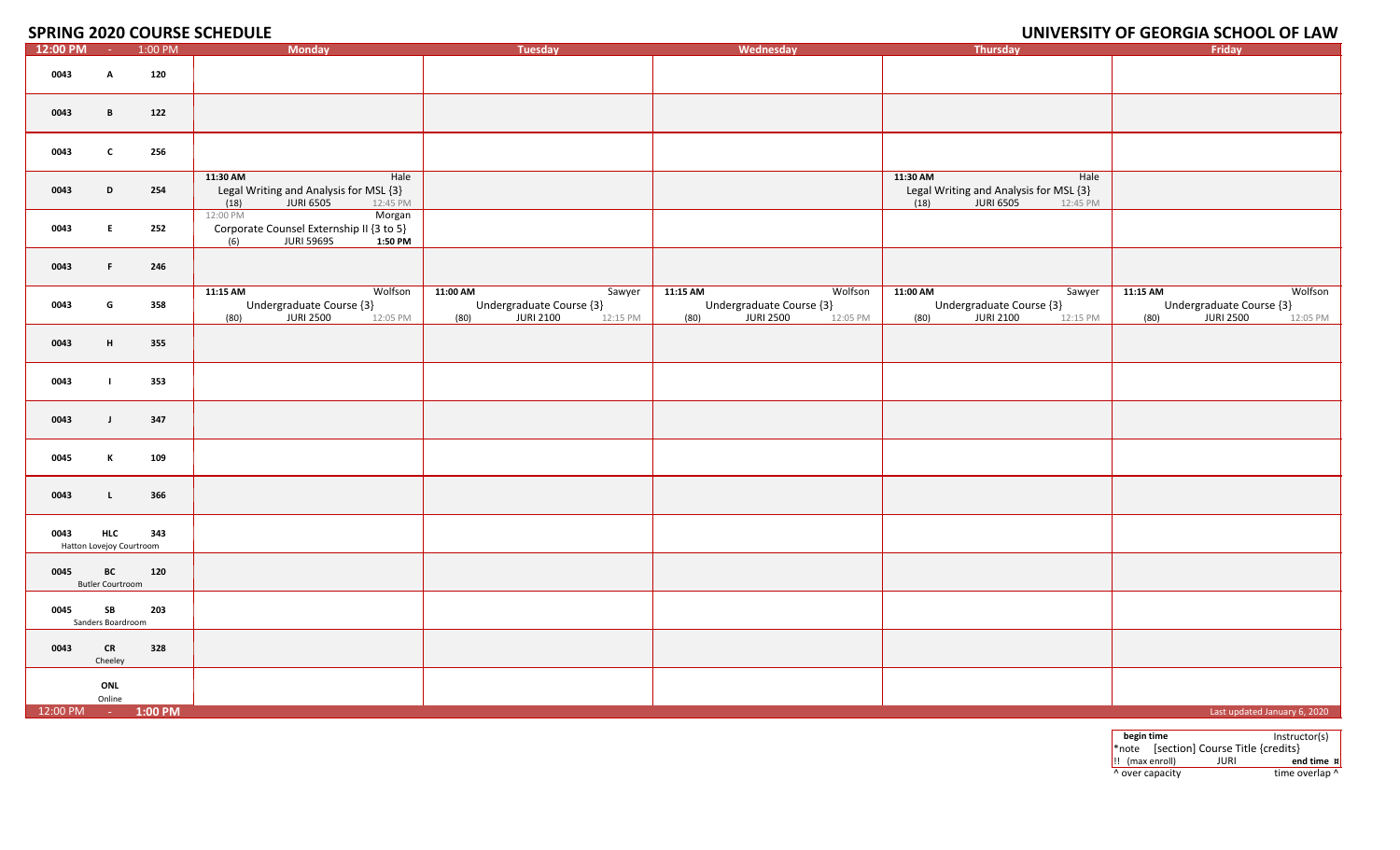# **SPRING 2020 COURSE SCHEDULE**

|         |                          | <u>JI INITU LULU UUUINJ</u> | - -------- |                                          |         |                                   |                |         |                              |         |         |                                        |            |         | SINVERSITY OF GEORGIA SCHOOL OF EATH |                |
|---------|--------------------------|-----------------------------|------------|------------------------------------------|---------|-----------------------------------|----------------|---------|------------------------------|---------|---------|----------------------------------------|------------|---------|--------------------------------------|----------------|
| 1:00 PM |                          | $-1:20 \text{ PM}$          |            | <b>Monday</b>                            |         | Tuesday                           |                |         | Wednesday                    |         |         | Thursday                               |            |         | Friday                               |                |
|         |                          |                             | 1:00 PM    | West                                     | 1:00 PM |                                   | Mayson         |         |                              |         | 1:00 PM |                                        | West       | 1:00 PM |                                      | Mayson         |
| 0043    | A                        | 120                         |            | [Z] Constitutional Law {3}               |         | [Y] Criminal Law {3}              |                |         |                              |         |         | [Z] Constitutional Law {3}             |            |         | [Y] Criminal Law {3}                 |                |
|         |                          |                             |            |                                          |         |                                   |                |         |                              |         |         |                                        |            |         |                                      |                |
|         |                          |                             | (80)       | <b>JURI 4180</b><br>2:15 PM              | (80)    | <b>JURI 4050</b>                  | 2:15 PM        |         |                              |         | (80)    | <b>JURI 4180</b>                       | 2:15 PM    | (80)    | <b>JURI 4050</b>                     | 2:15 PM        |
|         |                          |                             | 1:00 PM    | N. Chapman                               | 1:00 PM |                                   | Dennis         |         |                              |         | 1:00 PM |                                        | N. Chapman | 1:00 PM |                                      | Dennis         |
| 0043    | B                        | 122                         |            | [X] Constitutional Law {3}               |         | [Z] Criminal Law {3}              |                |         |                              |         |         | [X] Constitutional Law {3}             |            |         | [Z] Criminal Law {3}                 |                |
|         |                          |                             |            |                                          |         |                                   |                |         |                              |         |         |                                        |            |         |                                      |                |
|         |                          |                             | (80)       | <b>JURI 4180</b><br>2:15 PM              | (80)    | <b>JURI 4050</b>                  | 2:15 PM        |         |                              |         | (80)    | <b>JURI 4180</b>                       | 2:15 PM    | (80)    | <b>JURI 4050</b>                     | 2:15 PM        |
|         |                          |                             |            |                                          | 1:00 PM |                                   | Lefkowitz      |         |                              |         |         |                                        |            |         |                                      |                |
| 0043    | $\mathbf c$              | 256                         |            |                                          |         | Legal Malpractice {2}             |                |         |                              |         |         |                                        |            |         |                                      |                |
|         |                          |                             |            |                                          | (80)    | <b>JURI 5760</b>                  | 2:50 PM        |         |                              |         |         |                                        |            |         |                                      |                |
|         |                          |                             |            |                                          |         |                                   |                |         |                              |         |         |                                        |            |         |                                      |                |
|         |                          |                             |            |                                          |         |                                   |                |         |                              |         |         |                                        |            |         |                                      |                |
| 0043    | D                        | 254                         |            |                                          |         |                                   |                |         |                              |         |         |                                        |            |         |                                      |                |
|         |                          |                             |            |                                          |         |                                   |                |         |                              |         |         |                                        |            |         |                                      |                |
|         |                          |                             | 12:00 PM   | Morgan                                   | 1:00 PM |                                   | Coenen         |         |                              |         |         |                                        |            | 1:00 PM |                                      | Coenen         |
|         |                          |                             |            |                                          |         |                                   |                |         |                              |         |         |                                        |            |         |                                      |                |
| 0043    | E.                       | 252                         |            | Corporate Counsel Externship II {3 to 5} |         | Constitutional Theory {3}         |                |         |                              |         |         |                                        |            |         | Constitutional Theory {3}            |                |
|         |                          |                             | (6)        | <b>JURI 5969S</b><br>1:50 PM             | (20)    | <b>JURI 4196</b>                  | 2:15 PM        |         |                              |         |         |                                        |            | (20)    | <b>JURI 4196</b>                     | 2:15 PM        |
|         |                          |                             | 1:00 PM    | Ringhand                                 | 1:00 PM |                                   | Camilla Watson |         |                              |         | 1:00 PM |                                        | Ringhand   | 1:00 PM |                                      | Camilla Watson |
|         |                          |                             |            |                                          |         |                                   |                |         |                              |         |         |                                        |            |         |                                      |                |
| 0043    | F.                       | 246                         |            | [Y] Constitutional Law {3}               |         | [X] Criminal Law {3}              |                |         |                              |         |         | [Y] Constitutional Law {3}             |            |         | [X] Criminal Law {3}                 |                |
|         |                          |                             | (80)       | <b>JURI 4180</b><br>2:15 PM              | (80)    | <b>JURI 4050</b>                  | 2:15 PM        |         |                              |         | (80)    | <b>JURI 4180</b>                       | 2:15 PM    | (80)    | <b>JURI 4050</b>                     | 2:15 PM        |
|         |                          |                             | 1:00 PM    | Polsky                                   | 1:00 PM |                                   | Mangan         | 1:00 PM |                              | Polsky  |         |                                        |            | 1:00 PM |                                      | Mangan         |
| 0043    | G                        | 358                         |            |                                          |         |                                   |                |         |                              |         |         |                                        |            |         |                                      |                |
|         |                          |                             |            | Partnership Tax {3}                      |         | Criminal Law Drafting {3}         |                |         | Partnership Tax {3}          |         |         |                                        |            |         | Criminal Law Drafting {3}            |                |
|         |                          |                             | (40)       | <b>JURI 5090</b><br>2:15 PM              | (10)    | <b>JURI 4278</b>                  | 2:15 PM        | (40)    | <b>JURI 5090</b>             | 2:15 PM |         |                                        |            | (10)    | <b>JURI 4278</b>                     | 2:15 PM        |
|         |                          |                             |            |                                          | 1:00 PM |                                   | Amann          |         |                              |         |         |                                        |            |         |                                      |                |
| 0043    | н                        | 355                         |            |                                          |         | Refugee & Asylum Law {2}          |                |         |                              |         |         |                                        |            |         |                                      |                |
|         |                          |                             |            |                                          |         |                                   |                |         |                              |         |         |                                        |            |         |                                      |                |
|         |                          |                             |            |                                          | (25)    | <b>JURI 5894</b>                  | 2:50 PM        |         |                              |         |         |                                        |            |         |                                      |                |
|         |                          |                             | 1:00 PM    | Durkee                                   | 1:00 PM |                                   | Conner         | 1:00 PM |                              | Simmons | 1:00 PM |                                        | Durkee     | 1:00 PM |                                      | Conner         |
| 0043    | $\blacksquare$           | 353                         |            | International Business Transaction {3}   |         | Document Drafting: Contracts {3}  |                |         | Business Immigration Law {2} |         |         | International Business Transaction {3} |            |         | Document Drafting: Contracts {3}     |                |
|         |                          |                             | (30)       | <b>JURI 4675</b><br>2:20 PM              | (0)     | <b>JURI 5850</b>                  | 2:15 PM        | (32)    | <b>JURI 5893</b>             | 2:50 PM | (30)    | <b>JURI 4675</b>                       | 2:20 PM    | (0)     | <b>JURI 5850</b>                     | 2:15 PM        |
|         |                          |                             |            |                                          | 1:00 PM |                                   | T. Trimble     |         |                              |         |         |                                        |            | 1:00 PM |                                      | T. Trimble     |
|         |                          |                             |            |                                          |         |                                   |                |         |                              |         |         |                                        |            |         |                                      |                |
| 0043    | $\mathbf{I}$             | 347                         |            |                                          |         | Document Drafting: Litigation {3} |                |         |                              |         |         |                                        |            |         | Document Drafting: Litigation {3}    |                |
|         |                          |                             |            |                                          | (0)     | <b>JURI 5455</b>                  | 2:15 PM        |         |                              |         |         |                                        |            | (0)     | <b>JURI 5455</b>                     | 2:15 PM        |
|         |                          |                             |            |                                          |         |                                   |                |         |                              |         |         |                                        |            |         |                                      |                |
|         |                          |                             |            |                                          |         |                                   |                |         |                              |         |         |                                        |            |         |                                      |                |
| 0045    | К                        | 109                         |            |                                          |         |                                   |                |         |                              |         |         |                                        |            |         |                                      |                |
|         |                          |                             |            |                                          |         |                                   |                |         |                              |         |         |                                        |            |         |                                      |                |
|         |                          |                             |            |                                          | 1:00 PM |                                   | Simon          |         |                              |         |         |                                        |            |         |                                      |                |
| 0043    | $\mathsf{L}$             | 366                         |            |                                          |         | Bankruptcy Practice Seminar {2}   |                |         |                              |         |         |                                        |            |         |                                      |                |
|         |                          |                             |            |                                          |         |                                   |                |         |                              |         |         |                                        |            |         |                                      |                |
|         |                          |                             |            |                                          | (16)    | <b>JURI 4363</b>                  | 2:50 PM        |         |                              |         |         |                                        |            |         |                                      |                |
|         |                          |                             |            |                                          |         |                                   |                |         |                              |         |         |                                        |            |         |                                      |                |
| 0043    | <b>HLC</b>               | 343                         |            |                                          |         |                                   |                |         |                              |         |         |                                        |            |         |                                      |                |
|         | Hatton Lovejoy Courtroom |                             |            |                                          |         |                                   |                |         |                              |         |         |                                        |            |         |                                      |                |
|         |                          |                             |            |                                          |         |                                   |                |         |                              |         |         |                                        |            |         |                                      |                |
|         |                          |                             |            |                                          |         |                                   |                |         |                              |         |         |                                        |            |         |                                      |                |
| 0045    | BC                       | 120                         |            |                                          |         |                                   |                |         |                              |         |         |                                        |            |         |                                      |                |
|         | <b>Butler Courtroom</b>  |                             |            |                                          |         |                                   |                |         |                              |         |         |                                        |            |         |                                      |                |
|         |                          |                             |            |                                          |         |                                   |                |         |                              |         |         |                                        |            |         |                                      |                |
|         |                          |                             |            |                                          |         |                                   |                |         |                              |         |         |                                        |            |         |                                      |                |
| 0045    | SB                       | 203                         |            |                                          |         |                                   |                |         |                              |         |         |                                        |            |         |                                      |                |
|         | Sanders Boardroom        |                             |            |                                          |         |                                   |                |         |                              |         |         |                                        |            |         |                                      |                |
|         |                          |                             |            |                                          |         |                                   |                |         |                              |         |         |                                        |            | 1:00 PM |                                      | Cohen          |
|         |                          |                             |            |                                          |         |                                   |                |         |                              |         |         |                                        |            |         |                                      |                |
| 0043    | <b>CR</b>                | 328                         |            |                                          |         |                                   |                |         |                              |         |         |                                        |            |         | International Law Colloquium {3}     |                |
|         | Cheeley                  |                             |            |                                          |         |                                   |                |         |                              |         |         |                                        |            | (18)    | <b>JURI 5205</b>                     | 2:50 PM        |
|         |                          |                             |            |                                          |         |                                   |                |         |                              |         |         |                                        |            |         |                                      |                |
|         | ONL                      |                             |            |                                          |         |                                   |                |         |                              |         |         |                                        |            |         |                                      |                |
|         |                          |                             |            |                                          |         |                                   |                |         |                              |         |         |                                        |            |         |                                      |                |
|         | Online                   |                             |            |                                          |         |                                   |                |         |                              |         |         |                                        |            |         |                                      |                |
| 1:00 PM | $\sim 100$               | 1:20 PM                     |            |                                          |         |                                   |                |         |                              |         |         |                                        |            |         | Last updated January 6, 2020         |                |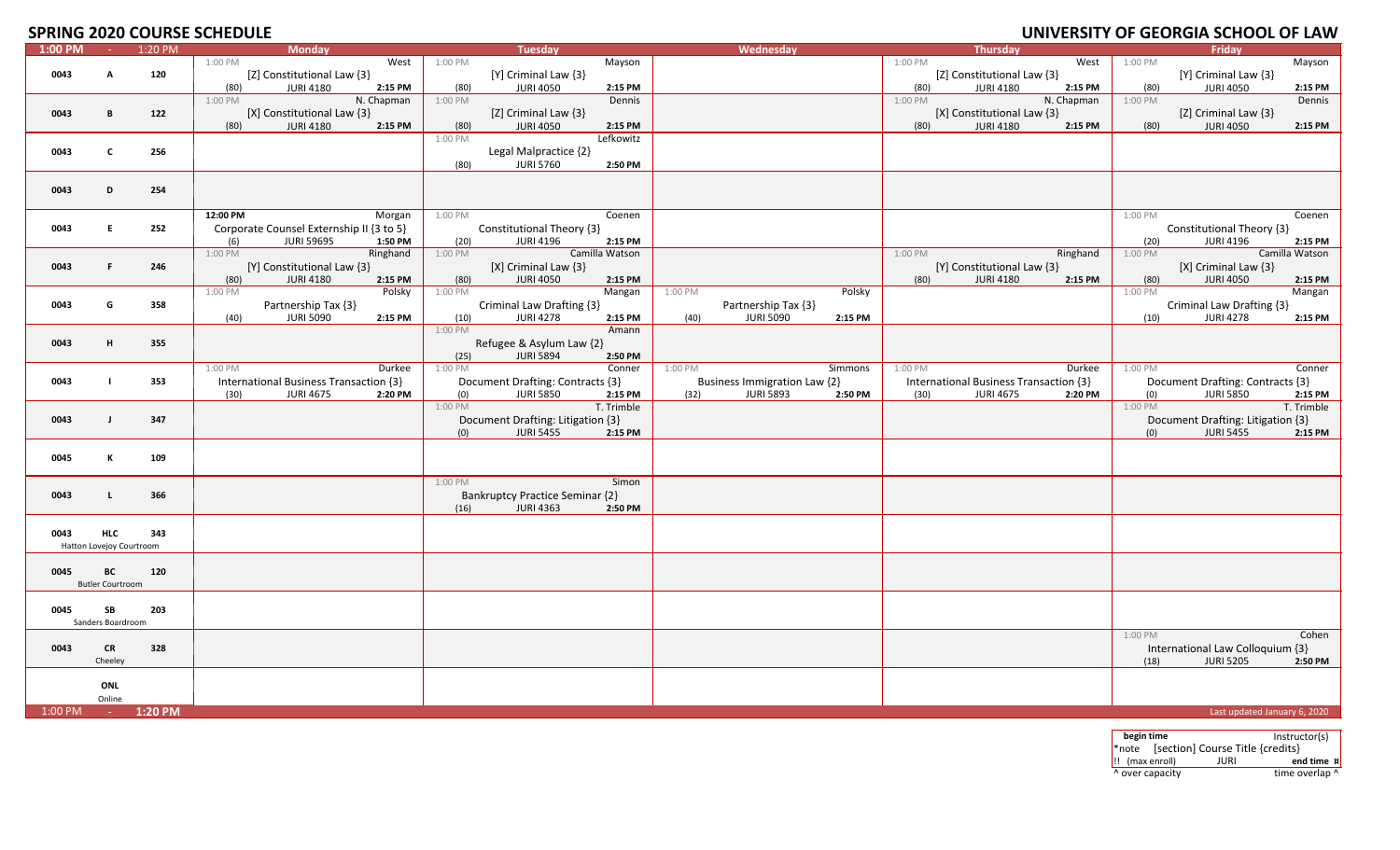# **SPRING 2020 COURSE SCHEDULE**

|         |                          | ----    | -------- |                                          |            |           |                                        |                |         |                                        |         |         |                                        |            |           | <u> SINTENSITT ST SESNSIM SSIISSE ST EAM</u> |                |
|---------|--------------------------|---------|----------|------------------------------------------|------------|-----------|----------------------------------------|----------------|---------|----------------------------------------|---------|---------|----------------------------------------|------------|-----------|----------------------------------------------|----------------|
| 1:30 PM | <b>College</b>           | 2:20 PM |          | <b>Monday</b>                            |            |           | Tuesday                                |                |         | Wednesday                              |         |         | Thursday                               |            |           | Fridav                                       |                |
|         |                          |         | 1:00 PM  |                                          | West       | 1:00 PM   |                                        | Mayson         |         |                                        |         | 1:00 PM |                                        | West       | 1:00 PM   |                                              | Mayson         |
| 0043    | A                        | 120     |          | [Z] Constitutional Law {3}               |            |           | [Y] Criminal Law {3}                   |                |         |                                        |         |         | [Z] Constitutional Law {3}             |            |           | [Y] Criminal Law {3}                         |                |
|         |                          |         | (80)     | <b>JURI 4180</b>                         | 2:15 PM    | (80)      | <b>JURI 4050</b>                       | 2:15 PM        |         |                                        |         | (80)    | <b>JURI 4180</b>                       | 2:15 PM    | (80)      | <b>JURI 4050</b>                             | 2:15 PM        |
|         |                          |         |          |                                          |            |           |                                        |                |         |                                        |         |         |                                        |            |           |                                              |                |
|         |                          |         | 1:00 PM  |                                          | N. Chapman | 1:00 PM   |                                        | Dennis         |         |                                        |         | 1:00 PM |                                        | N. Chapman | 1:00 PM   |                                              | Dennis         |
| 0043    | B                        | 122     |          | [X] Constitutional Law {3}               |            |           | [Z] Criminal Law {3}                   |                |         |                                        |         |         | [X] Constitutional Law {3}             |            |           | [Z] Criminal Law {3}                         |                |
|         |                          |         | (80)     | <b>JURI 4180</b>                         | 2:15 PM    | (80)      | <b>JURI 4050</b>                       | 2:15 PM        |         |                                        |         | (80)    | <b>JURI 4180</b>                       | 2:15 PM    | (80)      | <b>JURI 4050</b>                             | 2:15 PM        |
|         |                          |         |          |                                          |            | 1:00 PM   |                                        | Lefkowitz      |         |                                        |         |         |                                        |            |           |                                              |                |
|         |                          |         |          |                                          |            |           |                                        |                |         |                                        |         |         |                                        |            |           |                                              |                |
| 0043    | c                        | 256     |          |                                          |            |           | Legal Malpractice {2}                  |                |         |                                        |         |         |                                        |            |           |                                              |                |
|         |                          |         |          |                                          |            | (80)      | <b>JURI 5760</b>                       | 2:50 PM        |         |                                        |         |         |                                        |            |           |                                              |                |
|         |                          |         |          |                                          |            |           |                                        |                |         |                                        |         |         |                                        |            |           |                                              |                |
| 0043    | D                        | 254     |          |                                          |            |           |                                        |                |         |                                        |         |         |                                        |            |           |                                              |                |
|         |                          |         |          |                                          |            |           |                                        |                |         |                                        |         |         |                                        |            |           |                                              |                |
|         |                          |         |          |                                          |            |           |                                        |                |         |                                        |         |         |                                        |            |           |                                              |                |
|         |                          |         | 12:00 PM |                                          | Morgan     | 1:00 PM   |                                        | Coenen         | 1:30 PM |                                        | Milot   |         |                                        |            | 1:00 PM   |                                              | Coenen         |
| 0043    | F.                       | 252     |          | Corporate Counsel Externship II {3 to 5} |            |           | Constitutional Theory {3}              |                |         | Practicum in Animal Welfare Skills {2} |         |         |                                        |            |           | Constitutional Theory {3}                    |                |
|         |                          |         | (6)      | <b>JURI 5969S</b>                        | 1:50 PM    | (20)      | <b>JURI 4196</b>                       | 2:15 PM        | (5)     | <b>JURI 5278S</b>                      | 3:10 PM |         |                                        |            | (20)      | <b>JURI 4196</b>                             | 2:15 PM        |
|         |                          |         | 1:00 PM  |                                          | Ringhand   | 1:00 PM   |                                        | Camilla Watson |         |                                        |         | 1:00 PM |                                        | Ringhand   | 1:00 PM   |                                              | Camilla Watson |
|         |                          |         |          |                                          |            |           |                                        |                |         |                                        |         |         |                                        |            |           |                                              |                |
| 0043    | F                        | 246     |          | [Y] Constitutional Law {3}               |            |           | $[X]$ Criminal Law $\{3\}$             |                |         |                                        |         |         | [Y] Constitutional Law {3}             |            |           | [X] Criminal Law {3}                         |                |
|         |                          |         | (80)     | <b>JURI 4180</b>                         | 2:15 PM    | (80)      | <b>JURI 4050</b>                       | 2:15 PM        |         |                                        |         | (80)    | <b>JURI 4180</b>                       | 2:15 PM    | (80)      | <b>JURI 4050</b>                             | 2:15 PM        |
|         |                          |         | 1:00 PM  |                                          | Polsky     | 1:00 PM   |                                        | Mangan         | 1:00 PM |                                        | Polsky  |         |                                        |            | 1:00 PM   |                                              | Mangan         |
| 0043    | G                        | 358     |          | Partnership Tax {3}                      |            |           | Criminal Law Drafting {3}              |                |         | Partnership Tax {3}                    |         |         |                                        |            |           | Criminal Law Drafting {3}                    |                |
|         |                          |         |          |                                          |            |           |                                        |                |         |                                        |         |         |                                        |            |           |                                              |                |
|         |                          |         | (40)     | <b>JURI 5090</b>                         | 2:15 PM    | (10)      | <b>JURI 4278</b>                       | 2:15 PM        | (40)    | <b>JURI 5090</b>                       | 2:15 PM |         |                                        |            | (10)      | <b>JURI 4278</b>                             | 2:15 PM        |
|         |                          |         | 1:30 PM  |                                          | Shipley    | 1:00 PM   |                                        | Amann          | 1:30 PM |                                        | Shipley | 1:30 PM |                                        | Shipley    |           |                                              |                |
| 0043    | H                        | 355     |          | Copyright Law {3}                        |            |           | Refugee & Asylum Law {2}               |                |         | Copyright Law {3}                      |         |         | Copyright Law {3}                      |            |           |                                              |                |
|         |                          |         | (80)     | <b>JURI 4430</b>                         | 2:20 PM    | (25)      | <b>JURI 5894</b>                       | 2:50 PM        | (80)    | <b>JURI 4430</b>                       | 2:20 PM | (80)    | <b>JURI 4430</b>                       | 2:20 PM    |           |                                              |                |
|         |                          |         | 1:00 PM  |                                          | Durkee     | 1:00 PM   |                                        | Conner         | 1:00 PM |                                        | Simmons | 1:00 PM |                                        | Durkee     | 1:00 PM   |                                              | Conner         |
|         |                          |         |          |                                          |            |           |                                        |                |         |                                        |         |         |                                        |            |           |                                              |                |
| 0043    |                          | 353     |          | International Business Transaction {3}   |            |           | Document Drafting: Contracts {3}       |                |         | Business Immigration Law {2}           |         |         | International Business Transaction {3} |            |           | Document Drafting: Contracts {3}             |                |
|         |                          |         | (30)     | <b>JURI 4675</b>                         | 2:20 PM    | (0)       | <b>JURI 5850</b>                       | 2:15 PM        | (32)    | <b>JURI 5893</b>                       | 2:50 PM | (30)    | <b>JURI 4675</b>                       | 2:20 PM    | (0)       | <b>JURI 5850</b>                             | 2:15 PM        |
|         |                          |         |          |                                          |            | $1:00$ PM |                                        | T. Trimble     |         |                                        |         |         |                                        |            | $1:00$ PM |                                              | T. Trimble     |
| 0043    | J.                       | 347     |          |                                          |            |           | Document Drafting: Litigation {3}      |                |         |                                        |         |         |                                        |            |           | Document Drafting: Litigation {3}            |                |
|         |                          |         |          |                                          |            | (0)       | <b>JURI 5455</b>                       | 2:15 PM        |         |                                        |         |         |                                        |            | (0)       | <b>JURI 5455</b>                             | 2:15 PM        |
|         |                          |         |          |                                          |            |           |                                        |                |         |                                        |         |         |                                        |            |           |                                              |                |
|         |                          |         | 1:30 PM  |                                          | Johnson    |           |                                        |                | 1:30 PM |                                        | Johnson | 1:30 PM |                                        | Johnson    |           |                                              |                |
| 0045    | к                        | 109     |          | Employment Law {3}                       |            |           |                                        |                |         | Employment Law {3}                     |         |         | Employment Law {3}                     |            |           |                                              |                |
|         |                          |         | (60)     | <b>JURI 5650</b>                         | 2:20 PM    |           |                                        |                | (60)    | <b>JURI 5650</b>                       | 2:20 PM | (60)    | <b>JURI 5650</b>                       | 2:20 PM    |           |                                              |                |
|         |                          |         |          |                                          |            | 1:00 PM   |                                        | Simon          | 1:30 PM |                                        | Lanier  |         |                                        |            |           |                                              |                |
| 0043    | L                        | 366     |          |                                          |            |           | Bankruptcy Practice Seminar {2}        |                |         | Mediation $ \{3\} $                    |         |         |                                        |            |           |                                              |                |
|         |                          |         |          |                                          |            |           |                                        |                |         |                                        |         |         |                                        |            |           |                                              |                |
|         |                          |         |          |                                          |            | (16)      | <b>JURI 4363</b>                       | 2:50 PM        | (15)    | <b>JURI 5975</b>                       | 4:20 PM |         |                                        |            |           |                                              |                |
|         |                          |         |          |                                          |            |           |                                        |                |         |                                        |         |         |                                        |            |           |                                              |                |
| 0043    | <b>HLC</b>               | 343     |          |                                          |            |           |                                        |                |         |                                        |         |         |                                        |            |           |                                              |                |
|         | Hatton Lovejoy Courtroom |         |          |                                          |            |           |                                        |                |         |                                        |         |         |                                        |            |           |                                              |                |
|         |                          |         |          |                                          |            | 1:25 PM   |                                        | Hetherington   |         |                                        |         |         |                                        |            |           |                                              |                |
|         |                          |         |          |                                          |            |           |                                        |                |         |                                        |         |         |                                        |            |           |                                              |                |
| 0045    | BC                       | 120     |          |                                          |            |           | Child Welfare Mock Trial Simulatio {3} |                |         |                                        |         |         |                                        |            |           |                                              |                |
|         | <b>Butler Courtroom</b>  |         |          |                                          |            | (5)       | <b>JURI 5048</b>                       | 4:10 PM        |         |                                        |         |         |                                        |            |           |                                              |                |
|         |                          |         |          |                                          |            |           |                                        |                |         |                                        |         |         |                                        |            |           |                                              |                |
| 0045    | SB                       | 203     |          |                                          |            |           |                                        |                |         |                                        |         |         |                                        |            |           |                                              |                |
|         | Sanders Boardroom        |         |          |                                          |            |           |                                        |                |         |                                        |         |         |                                        |            |           |                                              |                |
|         |                          |         |          |                                          |            |           |                                        |                |         |                                        |         |         |                                        |            |           |                                              |                |
|         |                          |         |          |                                          |            |           |                                        |                | 1:30 PM |                                        | Striepe |         |                                        |            | 1:00 PM   |                                              | Cohen          |
| 0043    | <b>CR</b>                | 328     |          |                                          |            |           |                                        |                |         | Business Law Research {1}              |         |         |                                        |            |           | International Law Colloquium {3}             |                |
|         | Cheeley                  |         |          |                                          |            |           |                                        |                | (20)    | <b>JURI 4087</b>                       | 2:20 PM |         |                                        |            | (18)      | <b>JURI 5205</b>                             | 2:50 PM        |
|         |                          |         |          |                                          |            |           |                                        |                |         |                                        |         |         |                                        |            |           |                                              |                |
|         | ONL                      |         |          |                                          |            |           |                                        |                |         |                                        |         |         |                                        |            |           |                                              |                |
|         |                          |         |          |                                          |            |           |                                        |                |         |                                        |         |         |                                        |            |           |                                              |                |
|         | Online                   |         |          |                                          |            |           |                                        |                |         |                                        |         |         |                                        |            |           |                                              |                |
| 1:30 PM | $\sim 10^{-1}$           | 2:20 PM |          |                                          |            |           |                                        |                |         |                                        |         |         |                                        |            |           | Last updated January 6, 2020                 |                |

**Course notes:**

\* JURI 5048 On February 18, this class will meet in the Hatton Lovejoy Courtroom. **begin time** Instructor(s)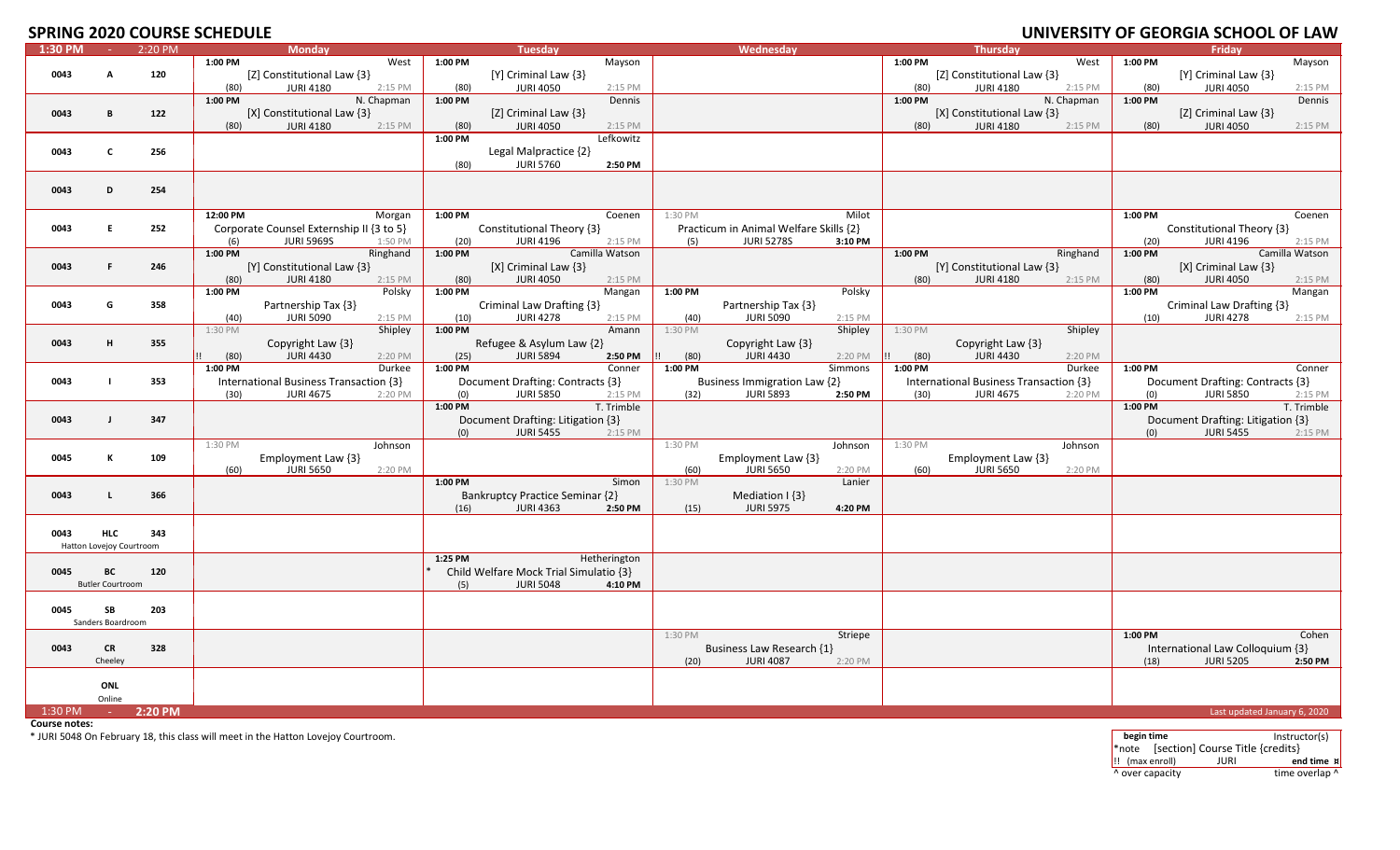# **SPRING 2020 COURSE SCHEDULE**

|         |                          |                      | ULU COONJE JUNEDUEL                     |                                        |                                         |                                         | <u>UNIVERSITI UI JEURUM JUNUUL UI EAN</u> |
|---------|--------------------------|----------------------|-----------------------------------------|----------------------------------------|-----------------------------------------|-----------------------------------------|-------------------------------------------|
| 2:30 PM | <b>Carl</b>              | 3:20 PM              | <b>Monday</b>                           | <b>Tuesday</b>                         | Wednesday                               | <b>Thursday</b>                         | Friday                                    |
|         |                          |                      | 2:30 PM<br>Rodrigues                    |                                        | 2:30 PM<br>Rodrigues                    | 2:30 PM<br>Rodrigues                    |                                           |
| 0043    | A                        | 120                  | Securities Regulation {3}               |                                        | Securities Regulation {3}               | Securities Regulation {3}               |                                           |
|         |                          |                      | <b>JURI 4960</b><br>3:20 PM<br>(80)     |                                        | <b>JURI 4960</b><br>3:20 PM<br>(80)     | (80)<br><b>JURI 4960</b><br>3:20 PM     |                                           |
|         |                          |                      | 2:30 PM<br>J.Cook                       | 2:30 PM<br>Hall                        |                                         | 2:30 PM<br>J.Cook                       | 2:30 PM<br>Hall                           |
|         |                          |                      |                                         |                                        |                                         |                                         |                                           |
| 0043    | в                        | 122                  | Criminal Procedure I {3}                | Trusts and Estates I {3}               |                                         | Criminal Procedure I {3}                | Trusts and Estates I {3}                  |
|         |                          |                      | (80)<br><b>JURI 4460</b><br>3:45 PM     | (80)<br><b>JURI 4280</b><br>3:45 PM    |                                         | (80)<br><b>JURI 4460</b><br>3:45 PM     | (80)<br><b>JURI 4280</b><br>3:45 PM       |
|         |                          |                      | 2:30 PM<br><b>Bersinger</b>             | Lefkowitz<br>1:00 PM                   | 2:30 PM<br>Wells                        |                                         |                                           |
| 0043    | C                        | 256                  | Sexual Orientation and Gender Law {2}   | Legal Malpractice {2}                  | Torts II {2}                            |                                         |                                           |
|         |                          |                      | <b>JURI 4822</b><br>4:20 PM<br>(80)     | <b>JURI 5760</b><br>(80)<br>2:50 PM    | (80)<br><b>JURI 4135</b><br>4:20 PM     |                                         |                                           |
|         |                          |                      |                                         | 2:30 PM                                | 2:30 PM                                 |                                         |                                           |
|         |                          |                      |                                         | Gabriel                                | Gabriel                                 |                                         |                                           |
| 0043    | D                        | 254                  |                                         | Criminal Defense Practicum II {4 to 6} | Criminal Defense Practicum I {3}        |                                         |                                           |
|         |                          |                      |                                         | <b>JURI 4500S</b><br>4:20 PM<br>(12)   | (12)<br><b>JURI 5170S</b><br>4:20 PM    |                                         |                                           |
|         |                          |                      |                                         | 2:30 PM<br>Nesset                      | 1:30 PM<br>Milot                        |                                         | 2:30 PM<br>Nesset                         |
| 0043    | E.                       | 252                  |                                         | Document Drafting: Survey {3}          | Practicum in Animal Welfare Skills {2}  |                                         | Document Drafting: Survey {3}             |
|         |                          |                      |                                         | <b>JURI 4851</b><br>(9)<br>3:45 PM     | <b>JURI 5278S</b><br>(5)<br>3:10 PM     |                                         | <b>JURI 4851</b><br>(9)<br>3:45 PM        |
|         |                          |                      |                                         |                                        |                                         |                                         |                                           |
|         |                          |                      | 2:30 PM<br>Brown                        |                                        | 2:30 PM<br>Brown                        | 2:30 PM<br><b>Brown</b>                 |                                           |
| 0043    | F.                       | 246                  | [B] The Law and Ethics of Lawyering {3} |                                        | [B] The Law and Ethics of Lawyering {3} | [B] The Law and Ethics of Lawyering {3} |                                           |
|         |                          |                      | <b>JURI 4300</b><br>3:20 PM<br>(60)     |                                        | <b>JURI 4300</b><br>(60)<br>3:20 PM     | <b>JURI 4300</b><br>3:20 PM<br>(60)     |                                           |
|         |                          |                      | 2:30 PM<br>Miller                       |                                        |                                         | 2:30 PM<br>Miller                       |                                           |
|         | G                        | 358                  | Intellectual Property Survey {3}        |                                        |                                         |                                         |                                           |
| 0043    |                          |                      |                                         |                                        |                                         | Intellectual Property Survey {3}        |                                           |
|         |                          |                      | <b>JURI 5050</b><br>3:45 PM<br>(80)     |                                        |                                         | (80)<br><b>JURI 5050</b><br>3:45 PM     |                                           |
|         |                          |                      |                                         | 1:00 PM<br>Amann                       |                                         |                                         |                                           |
| 0043    | H                        | 355                  |                                         | Refugee & Asylum Law {2}               |                                         |                                         |                                           |
|         |                          |                      |                                         | <b>JURI 5894</b><br>(25)<br>2:50 PM    |                                         |                                         |                                           |
|         |                          |                      | 2:30 PM<br>Morgan                       |                                        | 1:00 PM<br>Simmons                      |                                         |                                           |
|         |                          |                      |                                         |                                        |                                         |                                         |                                           |
| 0043    |                          | 353                  | <b>Business Negotiations {2}</b>        |                                        | Business Immigration Law {2}            |                                         |                                           |
|         |                          |                      | (20)<br><b>JURI 4211</b><br>4:20 PM     |                                        | <b>JURI 5893</b><br>(32)<br>2:50 PM     |                                         |                                           |
|         |                          |                      |                                         | 2:30 PM<br>Sawyer                      |                                         |                                         | 2:30 PM<br>Sawyer                         |
| 0043    | $\mathbf{I}$             | 347                  |                                         | American Legal History {3}             |                                         |                                         | American Legal History {3}                |
|         |                          |                      |                                         | <b>JURI 4870</b><br>(30)<br>3:45 PM    |                                         |                                         | <b>JURI 4870</b><br>3:45 PM<br>(30)       |
|         |                          |                      |                                         |                                        |                                         |                                         |                                           |
|         | К                        |                      |                                         |                                        |                                         |                                         |                                           |
| 0045    |                          | 109                  |                                         |                                        |                                         |                                         |                                           |
|         |                          |                      |                                         |                                        |                                         |                                         |                                           |
|         |                          |                      |                                         | 1:00 PM<br>Simon                       | 1:30 PM<br>Lanier                       |                                         |                                           |
| 0043    | $\mathbf{L}$             | 366                  |                                         | Bankruptcy Practice Seminar {2}        | Mediation $ \{3\} $                     |                                         |                                           |
|         |                          |                      |                                         | <b>JURI 4363</b><br>(16)<br>2:50 PM    | (15)<br><b>JURI 5975</b><br>4:20 PM     |                                         |                                           |
|         |                          |                      |                                         |                                        |                                         |                                         |                                           |
| 0043    | <b>HLC</b>               | 343                  |                                         |                                        |                                         |                                         |                                           |
|         |                          |                      |                                         |                                        |                                         |                                         |                                           |
|         | Hatton Lovejoy Courtroom |                      |                                         |                                        |                                         |                                         |                                           |
|         |                          |                      |                                         | 1:25 PM<br>Hetherington                |                                         |                                         |                                           |
| 0045    | BC                       | 120                  |                                         | Child Welfare Mock Trial Simulatio {3} |                                         |                                         |                                           |
|         | <b>Butler Courtroom</b>  |                      |                                         | <b>JURI 5048</b><br>4:10 PM<br>(5)     |                                         |                                         |                                           |
|         |                          |                      |                                         |                                        | 2:30 PM<br>Turner                       |                                         |                                           |
| 0045    | SB                       | 203                  |                                         |                                        |                                         |                                         |                                           |
|         |                          |                      |                                         |                                        | Modern American Legal Theory {3}        |                                         |                                           |
|         | Sanders Boardroom        |                      |                                         |                                        | <b>JURI 4199</b><br>4:25 PM<br>(20)     |                                         |                                           |
|         |                          |                      |                                         |                                        | Simmons/Kalim<br>2:30 PM                | 2:30 PM<br>Lanier                       | 1:00 PM<br>Cohen                          |
| 0043    | <b>CR</b>                | 328                  |                                         |                                        | [B] Advanced Legal Research {2}         | Mediation Practicum II {3}              | International Law Colloquium {3}          |
|         | Cheeley                  |                      |                                         |                                        | <b>JURI 4085</b><br>(20)<br>4:20 PM     | <b>JURI 5976S</b><br>(8)<br>4:20 PM     | (18)<br><b>JURI 5205</b><br>2:50 PM       |
|         |                          |                      |                                         |                                        |                                         |                                         |                                           |
|         | <b>ONL</b>               |                      |                                         |                                        |                                         |                                         |                                           |
|         |                          |                      |                                         |                                        |                                         |                                         |                                           |
|         | Online                   |                      |                                         |                                        |                                         |                                         |                                           |
| 2:30 PM | $\sim 100$               | $3:20 P\overline{M}$ |                                         |                                        |                                         |                                         | Last updated January 6, 2020              |

**Course notes:**

\* JURI 5048 On February 18, this class will meet in the Hatton Lovejoy Courtroom. **begin time** Instructor(s)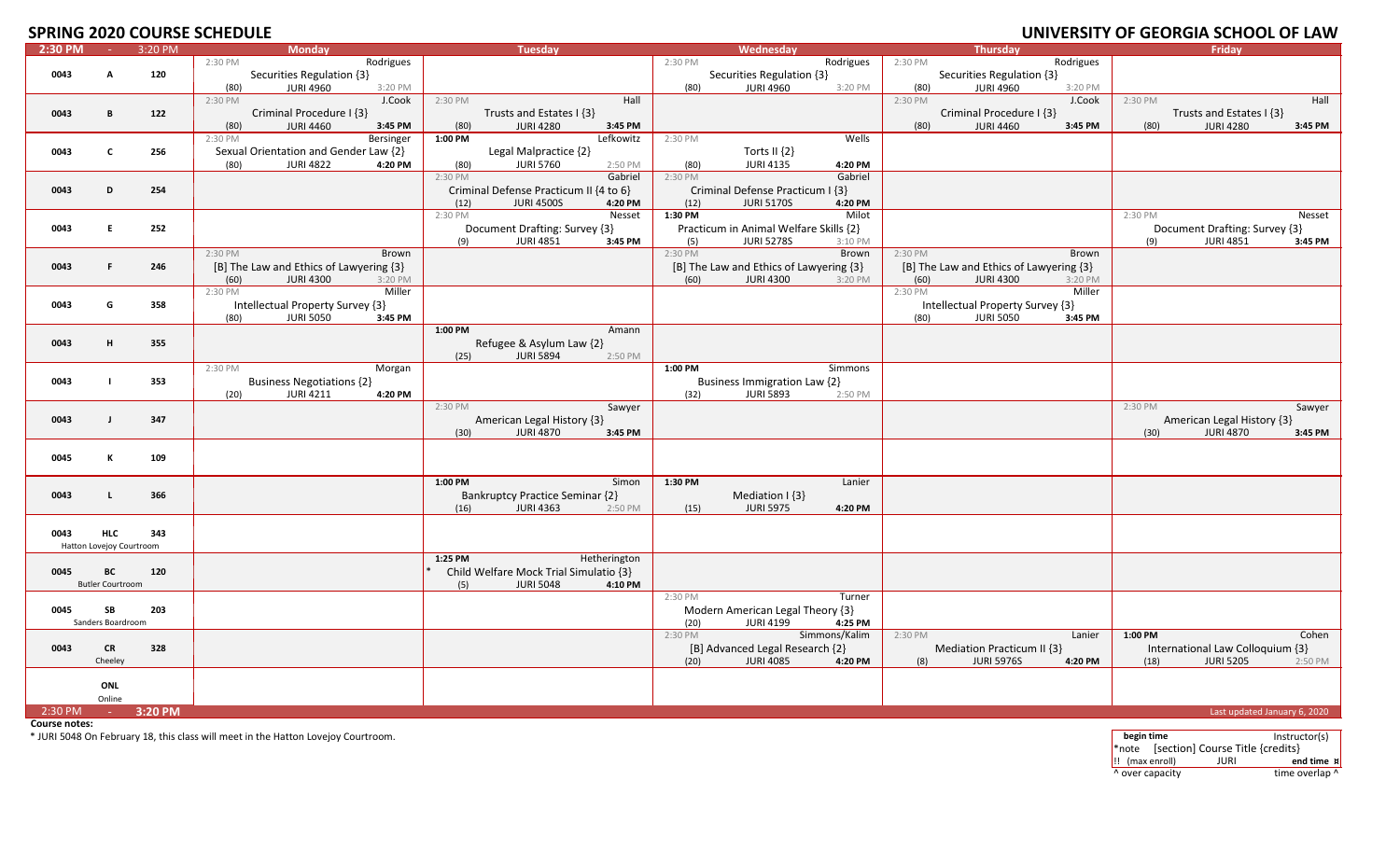# **2020 COURSE SCHEDULE UNIVERSITY OF GEORGIA SCHOOL OF LAW**

| 3:30 PM |                                        | 4:20 PM | <b>Monday</b>                                                                                        | <b>Tuesday</b>                                                                                          | Wednesday                                                                                          | <b>Thursday</b>                                                                              | Friday                                                                                   |
|---------|----------------------------------------|---------|------------------------------------------------------------------------------------------------------|---------------------------------------------------------------------------------------------------------|----------------------------------------------------------------------------------------------------|----------------------------------------------------------------------------------------------|------------------------------------------------------------------------------------------|
| 0043    | A                                      | 120     |                                                                                                      |                                                                                                         |                                                                                                    |                                                                                              |                                                                                          |
| 0043    | в                                      | 122     | 2:30 PM<br>J.Cook<br>Criminal Procedure I {3}<br><b>JURI 4460</b><br>3:45 PM<br>(80)                 | 2:30 PM<br>Hall<br>Trusts and Estates I {3}<br><b>JURI 4280</b><br>(80)<br>3:45 PM                      | 3:30 PM<br>Nichols<br>[A] Trial Practice {2}<br>(20)<br><b>JURI 5040</b><br>6:20 PM                | 2:30 PM<br>J.Cook<br>Criminal Procedure I {3}<br><b>JURI 4460</b><br>(80)<br>3:45 PM         | 2:30 PM<br>Hall<br>Trusts and Estates I {3}<br><b>JURI 4280</b><br>(80)<br>3:45 PM       |
| 0043    | C                                      | 256     | 2:30 PM<br>Bersinger<br>Sexual Orientation and Gender Law {2}<br><b>JURI 4822</b><br>(80)<br>4:20 PM |                                                                                                         | Wells<br>2:30 PM<br>Torts II $\{2\}$<br><b>JURI 4135</b><br>(80)<br>4:20 PM                        |                                                                                              |                                                                                          |
| 0043    | D                                      | 254     |                                                                                                      | 2:30 PM<br>Gabriel<br>Criminal Defense Practicum II {4 to 6}<br><b>JURI 4500S</b><br>4:20 PM<br>(12)    | 2:30 PM<br>Gabriel<br>Criminal Defense Practicum I {3}<br>(12)<br><b>JURI 5170S</b><br>4:20 PM     |                                                                                              |                                                                                          |
| 0043    | E.                                     | 252     |                                                                                                      | 2:30 PM<br>Nesset<br>Document Drafting: Survey {3}<br><b>JURI 4851</b><br>(9)<br>3:45 PM                |                                                                                                    |                                                                                              | 2:30 PM<br>Nesset<br>Document Drafting: Survey {3}<br><b>JURI 4851</b><br>(9)<br>3:45 PM |
| 0043    | F.                                     | 246     |                                                                                                      |                                                                                                         |                                                                                                    |                                                                                              |                                                                                          |
| 0043    | G                                      | 358     | 2:30 PM<br>Miller<br>Intellectual Property Survey {3}<br>(80)<br><b>JURI 5050</b><br>3:45 PM         |                                                                                                         | 3:30 PM<br>Scartz<br>Family Justice Clinic {4 to 6}<br><b>JURI 5140S</b><br>(8)<br>5:20 PM         | 2:30 PM<br>Miller<br>Intellectual Property Survey {3}<br><b>JURI 5050</b><br>(80)<br>3:45 PM |                                                                                          |
| 0043    | н                                      | 355     | 3:30 PM<br>Watkins<br>Insurance Law {2}<br>(30)<br><b>JURI 4630</b><br>5:20 PM                       | 4:00 PM<br>Morgan<br>Corporate Counsel Externship I {4 to 6}<br>(18)<br><b>JURI 5969S</b><br>5:50 PM    |                                                                                                    |                                                                                              |                                                                                          |
| 0043    |                                        | 353     | 2:30 PM<br>Morgan<br><b>Business Negotiations {2}</b><br><b>JURI 4211</b><br>(20)<br>4:20 PM         |                                                                                                         |                                                                                                    |                                                                                              |                                                                                          |
| 0043    | $\mathbf{J}$                           | 347     | 3:30 PM<br>Barnett<br>Administrative Law {3}<br><b>JURI 4320</b><br>4:20 PM<br>(80)                  | 2:30 PM<br>Sawyer<br>American Legal History {3}<br><b>JURI 4870</b><br>3:45 PM<br>(30)                  | 3:30 PM<br>Barnett<br>Administrative Law {3}<br><b>JURI 4320</b><br>4:20 PM<br>(80)                | 3:30 PM<br>Barnett<br>Administrative Law {3}<br><b>JURI 4320</b><br>4:20 PM<br>(80)          | 2:30 PM<br>Sawyer<br>American Legal History {3}<br><b>JURI 4870</b><br>3:45 PM<br>(30)   |
| 0045    | К                                      | 109     | 3:30 PM<br>Khan<br>Bioethics {3}<br><b>JURI 5585</b><br>(20)<br>4:45 PM                              |                                                                                                         |                                                                                                    | 3:30 PM<br>Khan<br>Bioethics {3}<br>(20)<br><b>JURI 5585</b><br>4:45 PM                      |                                                                                          |
| 0043    | Ι.                                     | 366     |                                                                                                      | 3:30 PM<br>Silbert/King<br>International Arbitration {2}<br><b>JURI 4720</b><br>5:20 PM<br>(20)         | 1:30 PM<br>Lanier<br>Mediation I {3}<br>(15)<br><b>JURI 5975</b><br>4:20 PM                        |                                                                                              |                                                                                          |
| 0043    | <b>HLC</b><br>Hatton Lovejoy Courtroom | 343     |                                                                                                      |                                                                                                         |                                                                                                    | 3:30 PM<br>Mauldin<br>[B] Trial Practice {2}<br><b>JURI 5040</b><br>(20)<br>6:20 PM          |                                                                                          |
| 0045    | BC<br><b>Butler Courtroom</b>          | 120     |                                                                                                      | 1:25 PM<br>Hetherington<br>Child Welfare Mock Trial Simulatio {3}<br><b>JURI 5048</b><br>4:10 PM<br>(5) |                                                                                                    |                                                                                              |                                                                                          |
| 0045    | SB<br>Sanders Boardroom                | 203     |                                                                                                      |                                                                                                         | 2:30 PM<br>Turner<br>Modern American Legal Theory {3}<br>(20)<br><b>JURI 4199</b><br>4:25 PM       |                                                                                              |                                                                                          |
| 0043    | <b>CR</b><br>Cheeley                   | 328     |                                                                                                      | 4:00 PM<br>Grant<br>Public Inerest Practicum {3}<br><b>JURI 5690S</b><br>5:50 PM<br>(10)                | Simmons/Kalim<br>2:30 PM<br>[B] Advanced Legal Research {2}<br>(20)<br><b>JURI 4085</b><br>4:20 PM | 2:30 PM<br>Lanier<br>Mediation Practicum II {3}<br>(8)<br><b>JURI 5976S</b><br>4:20 PM       |                                                                                          |
|         | ONL<br>Online                          |         |                                                                                                      |                                                                                                         |                                                                                                    |                                                                                              |                                                                                          |
| 3:30 PM | <b>Contact Contact</b>                 | 4:20 PM |                                                                                                      |                                                                                                         |                                                                                                    |                                                                                              | Last updated January 13, 2020                                                            |

**Course notes:**

\* JURI 5048 On February 18, this class will meet in the Hatton Lovejoy Courtroom. **begin time** Instructor(s)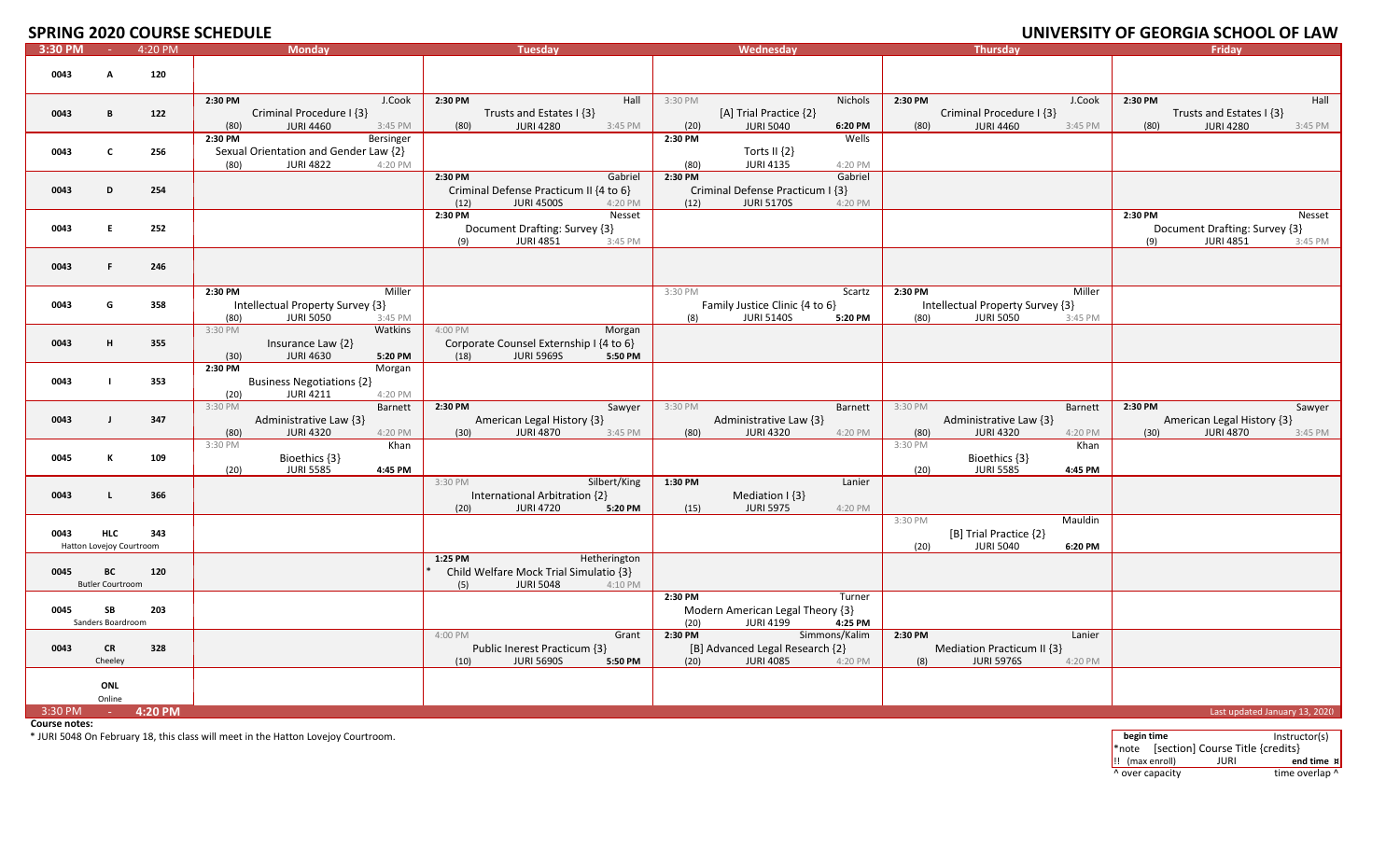# **2020 COURSE SCHEDULE UNIVERSITY OF GEORGIA SCHOOL OF LAW**

| 4:30 PM | $\sim 100$                             | 5:20 PM | <b>Monday</b>                                                                            | <b>Tuesday</b>                                                                                       | Wednesday                                                                                     | <b>Thursday</b>                                                                           | Friday                       |
|---------|----------------------------------------|---------|------------------------------------------------------------------------------------------|------------------------------------------------------------------------------------------------------|-----------------------------------------------------------------------------------------------|-------------------------------------------------------------------------------------------|------------------------------|
| 0043    | A                                      | 120     |                                                                                          |                                                                                                      |                                                                                               |                                                                                           |                              |
| 0043    | B                                      | 122     |                                                                                          |                                                                                                      | 3:30 PM<br>Nichols<br>[A] Trial Practice {2}<br>(20)<br><b>JURI 5040</b><br>6:20 PM           |                                                                                           |                              |
| 0043    | <b>C</b>                               | 256     | 4:30 PM<br>Stowe<br>Elder Law {2}<br><b>JURI 5720</b><br>(20)<br>6:20 PM                 |                                                                                                      |                                                                                               |                                                                                           |                              |
| 0043    | D                                      | 254     |                                                                                          |                                                                                                      |                                                                                               |                                                                                           |                              |
| 0043    | E.                                     | 252     | 4:30 PM<br>Grant<br>Civil Externship II {4 to 6}<br><b>JURI 5963S</b><br>(15)<br>6:20 PM | 4:30 PM<br>Redmon<br>Prosecution I {2}<br><b>JURI 5150S</b><br>(25)<br>6:20 PM                       | 4:30 PM<br>Grant<br>Civil Externship I {4 to 6}<br><b>JURI 5970S</b><br>(25)<br>6:20 PM       | 4:30 PM<br>Redmon<br>Prosecution III {3 to 6}<br><b>JURI 5165S</b><br>(25)<br>6:20 PM     |                              |
| 0043    | F.                                     | 246     |                                                                                          |                                                                                                      | 4:30 PM<br>Sutton/Beck<br>State Constitutional Law {1}<br><b>JURI 4581</b><br>(30)<br>6:20 PM |                                                                                           |                              |
| 0043    | G                                      | 358     |                                                                                          |                                                                                                      | 3:30 PM<br>Scartz<br>Family Justice Clinic {4 to 6}<br>(8)<br><b>JURI 5140S</b><br>5:20 PM    |                                                                                           |                              |
| 0043    | H                                      | 355     | Watkins<br>3:30 PM<br>Insurance Law {2}<br><b>JURI 4630</b><br>(30)<br>5:20 PM           | 4:00 PM<br>Morgan<br>Corporate Counsel Externship I {4 to 6}<br><b>JURI 5969S</b><br>5:50 PM<br>(18) |                                                                                               | 4:30 PM<br>Mapen<br>Pre-Trial Civil Litigation {1}<br><b>JURI 5453</b><br>(20)<br>6:20 PM |                              |
| 0043    |                                        | 353     |                                                                                          | 5:00 PM<br>Cooney<br>Sociology of Law {3}<br>(48)<br><b>JURI 4820</b><br>7:50 PM                     |                                                                                               |                                                                                           |                              |
| 0043    | $\mathbf{I}$                           | 347     |                                                                                          |                                                                                                      |                                                                                               |                                                                                           |                              |
| 0045    | К                                      | 109     | 3:30 PM<br>Khan<br>Bioethics {3}<br><b>JURI 5585</b><br>(20)<br>4:45 PM                  |                                                                                                      |                                                                                               | 3:30 PM<br>Khan<br>Bioethics {3}<br><b>JURI 5585</b><br>(20)<br>4:45 PM                   |                              |
| 0043    | $\mathbf{L}$                           | 366     |                                                                                          | 3:30 PM<br>Silbert/King<br>International Arbitration {2}<br><b>JURI 4720</b><br>(20)<br>5:20 PM      |                                                                                               |                                                                                           |                              |
| 0043    | <b>HLC</b><br>Hatton Lovejoy Courtroom | 343     |                                                                                          |                                                                                                      |                                                                                               | 3:30 PM<br>Mauldin<br>[B] Trial Practice {2}<br>(20)<br><b>JURI 5040</b><br>6:20 PM       |                              |
| 0045    | BC<br><b>Butler Courtroom</b>          | 120     |                                                                                          |                                                                                                      |                                                                                               |                                                                                           |                              |
| 0045    | SB<br>Sanders Boardroom                | 203     |                                                                                          |                                                                                                      |                                                                                               |                                                                                           |                              |
| 0043    | <b>CR</b><br>Cheeley                   | 328     |                                                                                          | 4:00 PM<br>Grant<br>Public Inerest Practicum {3}<br><b>JURI 5690S</b><br>5:50 PM<br>(10)             |                                                                                               |                                                                                           |                              |
|         | ONL<br>Online                          |         |                                                                                          | Tracy<br>4:30 PM<br>Contract Drafting: Start ups & NVs {3}<br>(0)<br><b>JURI 5456E</b><br>6:20 PM    | Taylor<br>4:30 PM<br>Georgia Legal Research {1}<br><b>JURI 4089E</b><br>6:20 PM<br>(20)       |                                                                                           |                              |
| 4:30 PM | <b>Contact Contact</b>                 | 5:20 PM |                                                                                          |                                                                                                      |                                                                                               |                                                                                           | Last updated January 13 2020 |

| begin time                    |                                        | Instructor(s)  |
|-------------------------------|----------------------------------------|----------------|
|                               | *note [section] Course Title {credits} |                |
| $\left  \right $ (max enroll) | JURI                                   | end time x     |
| ^ over capacity               |                                        | time overlap ^ |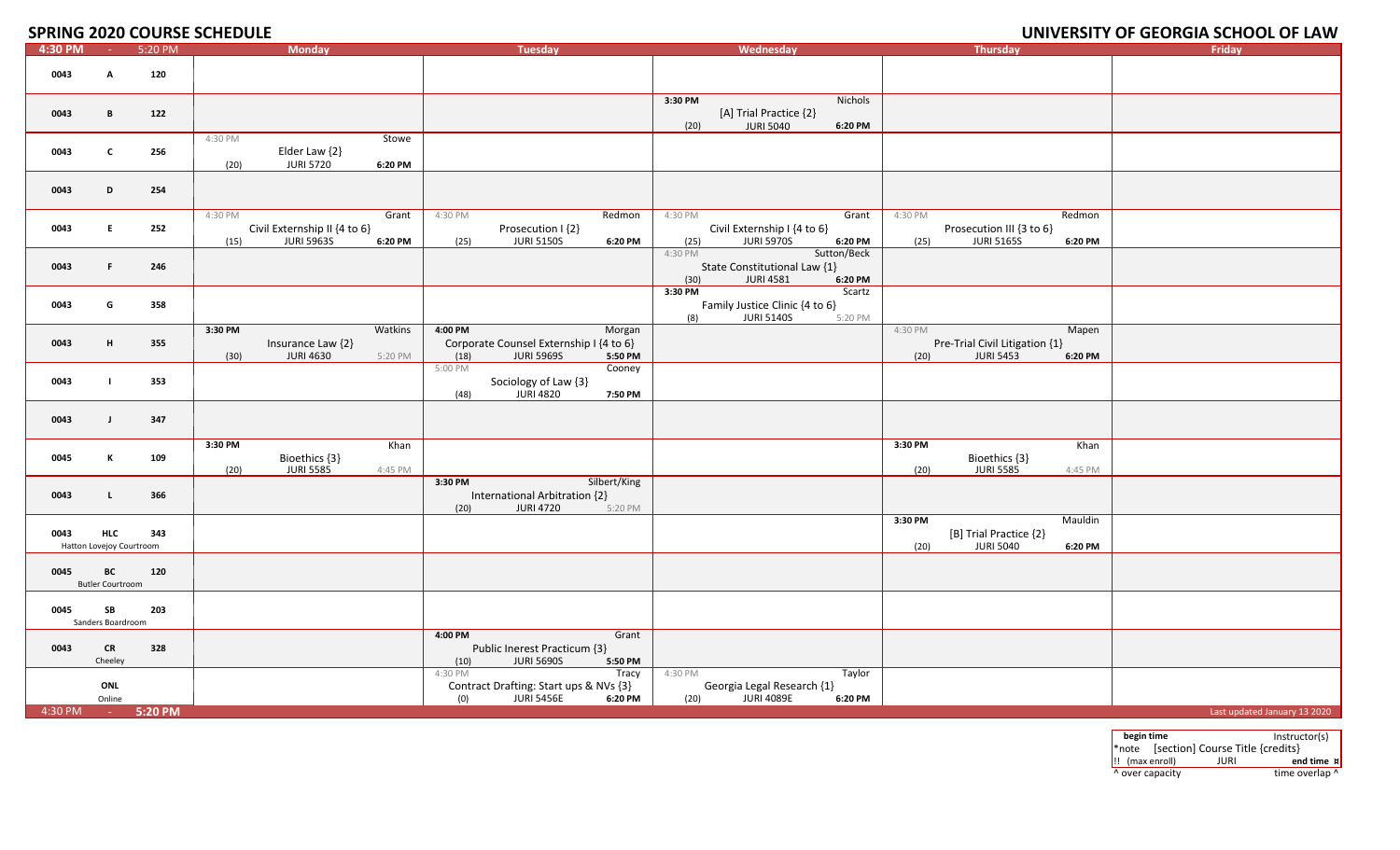### **2020 COURSE SCHEDULE UNIVERSITY OF GEORGIA SCHOOL OF LAW**

| 5:30 PM | $\sim$ $ \sim$                         | 6:20 PM | <b>Monday</b>                                                                            | <b>Tuesday</b>                                                                                       | Wednesday                                                                                      | <b>Thursday</b>                                                                           | Friday                       |
|---------|----------------------------------------|---------|------------------------------------------------------------------------------------------|------------------------------------------------------------------------------------------------------|------------------------------------------------------------------------------------------------|-------------------------------------------------------------------------------------------|------------------------------|
| 0043    | A                                      | 120     |                                                                                          |                                                                                                      | Booth/Cook<br>6:00 PM<br>Medical Malpractice {1}<br>I٥                                         |                                                                                           |                              |
| 0043    | B                                      | 122     |                                                                                          |                                                                                                      | <b>JURI 5590</b><br>7:50 PM<br>(80)<br>3:30 PM<br>Nichols<br>[A] Trial Practice {2}<br>6:20 PM |                                                                                           |                              |
| 0043    | $\mathbf{c}$                           | 256     | 4:30 PM<br>Stowe<br>Elder Law {2}<br><b>JURI 5720</b><br>(20)<br>6:20 PM                 |                                                                                                      | <b>JURI 5040</b><br>(20)                                                                       |                                                                                           |                              |
| 0043    | D                                      | 254     |                                                                                          |                                                                                                      | 5:30 PM<br>Scherr<br>Veterans Legal Clinic {2 to 6}<br>(8)<br><b>JURI 5977S</b><br>7:20 PM     |                                                                                           |                              |
| 0043    | E.                                     | 252     | 4:30 PM<br>Grant<br>Civil Externship II {4 to 6}<br><b>JURI 5963S</b><br>6:20 PM<br>(15) | 4:30 PM<br>Redmon<br>Prosecution I {2}<br><b>JURI 5150S</b><br>(25)<br>6:20 PM                       | 4:30 PM<br>Grant<br>Civil Externship I {4 to 6}<br><b>JURI 5970S</b><br>(25)<br>6:20 PM        | 4:30 PM<br>Redmon<br>Prosecution III {3 to 6}<br><b>JURI 5165S</b><br>(25)<br>6:20 PM     |                              |
| 0043    | F.                                     | 246     |                                                                                          |                                                                                                      | 4:30 PM<br>Sutton/Beck<br>State Constitutional Law {1}<br><b>JURI 4581</b><br>(30)<br>6:20 PM  |                                                                                           |                              |
| 0043    | G                                      | 358     |                                                                                          |                                                                                                      |                                                                                                |                                                                                           |                              |
| 0043    | н                                      | 355     |                                                                                          | 4:00 PM<br>Morgan<br>Corporate Counsel Externship I {4 to 6}<br>(18)<br><b>JURI 5969S</b><br>5:50 PM |                                                                                                | 4:30 PM<br>Mapen<br>Pre-Trial Civil Litigation {1}<br><b>JURI 5453</b><br>(20)<br>6:20 PM |                              |
| 0043    | $\blacksquare$                         | 353     |                                                                                          | 5:00 PM<br>Cooney<br>Sociology of Law {3}<br><b>JURI 4820</b><br>(48)<br>7:50 PM                     |                                                                                                |                                                                                           |                              |
| 0043    | $\mathbf{J}$                           | 347     |                                                                                          |                                                                                                      |                                                                                                |                                                                                           |                              |
| 0045    | к                                      | 109     |                                                                                          |                                                                                                      |                                                                                                |                                                                                           |                              |
| 0043    | $\mathbf{L}$                           | 366     |                                                                                          |                                                                                                      |                                                                                                |                                                                                           |                              |
| 0043    | <b>HLC</b><br>Hatton Lovejoy Courtroom | 343     |                                                                                          |                                                                                                      |                                                                                                | 3:30 PM<br>Mauldin<br>[B] Trial Practice {2}<br><b>JURI 5040</b><br>(20)<br>6:20 PM       |                              |
| 0045    | BC<br><b>Butler Courtroom</b>          | 120     |                                                                                          |                                                                                                      |                                                                                                |                                                                                           |                              |
| 0045    | SB<br>Sanders Boardroom                | 203     |                                                                                          |                                                                                                      |                                                                                                |                                                                                           |                              |
| 0043    | <b>CR</b><br>Cheeley                   | 328     |                                                                                          | 4:00 PM<br>Grant<br>Public Inerest Practicum {3}<br>(10)<br><b>JURI 5690S</b><br>5:50 PM             |                                                                                                |                                                                                           |                              |
|         | ONL<br>Online                          |         |                                                                                          | 4:30 PM<br>Tracy<br>Contract Drafting: Start ups & NVs {3}<br>(0)<br><b>JURI 5456E</b><br>6:20 PM    | 4:30 PM<br>Taylor<br>Georgia Legal Research {1}<br><b>JURI 4089E</b><br>(20)<br>6:20 PM        |                                                                                           |                              |
| 5:30 PM | <b>Contract</b>                        | 6:20 PM |                                                                                          |                                                                                                      |                                                                                                |                                                                                           | Last updated January 6, 2020 |

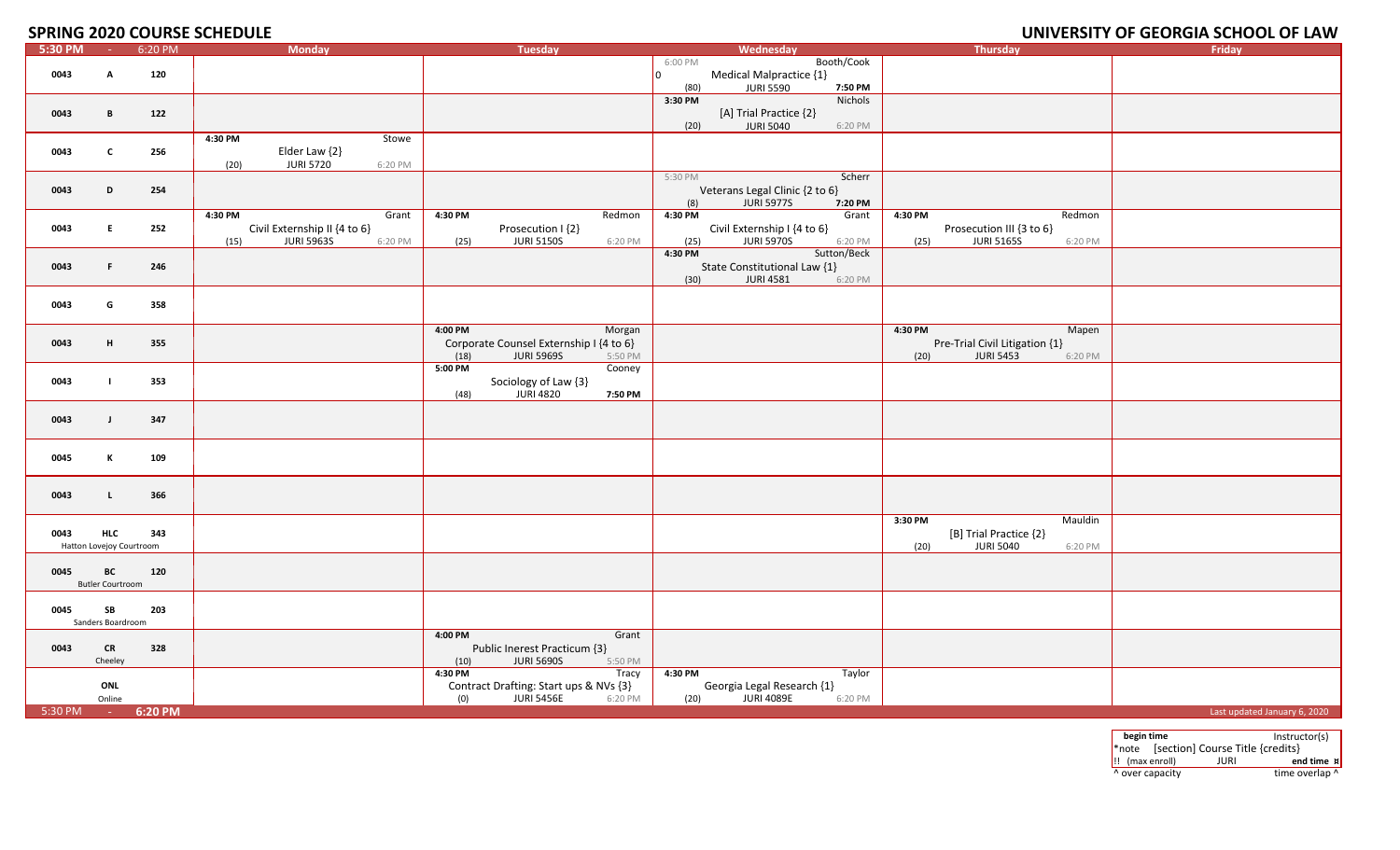## **2020 COURSE SCHEDULE UNIVERSITY OF GEORGIA SCHOOL OF LAW**

| $6:30$ PM         | $\sim 10^{-1}$           | 7:20 PM | Monday  | Tuesday                                      |         | Wednesday                            |            | Thursday | Friday                       |
|-------------------|--------------------------|---------|---------|----------------------------------------------|---------|--------------------------------------|------------|----------|------------------------------|
|                   |                          |         |         |                                              | 6:00 PM |                                      | Booth/Cook |          |                              |
| 0043              | A                        | 120     |         |                                              |         | Medical Malpractice {1}<br>JURI 5590 |            |          |                              |
|                   |                          |         |         |                                              | (80)    |                                      | 7:50 PM    |          |                              |
|                   |                          |         |         |                                              |         |                                      |            |          |                              |
| 0043              | $\mathbf{B}$             | 122     |         |                                              |         |                                      |            |          |                              |
|                   |                          |         |         |                                              |         |                                      |            |          |                              |
|                   |                          |         |         |                                              |         |                                      |            |          |                              |
|                   |                          |         |         |                                              |         |                                      |            |          |                              |
| 0043              | $\mathbf{c}$             | 256     |         |                                              |         |                                      |            |          |                              |
|                   |                          |         |         |                                              |         |                                      |            |          |                              |
|                   |                          |         |         |                                              | 5:30 PM |                                      | Scherr     |          |                              |
| 0043              | D                        | 254     |         |                                              |         | Veterans Legal Clinic {2 to 6}       |            |          |                              |
|                   |                          |         |         |                                              | (8)     | <b>JURI 5977S</b>                    | 7:20 PM    |          |                              |
|                   |                          |         |         |                                              |         |                                      |            |          |                              |
| 0043              | E                        | 252     |         |                                              |         |                                      |            |          |                              |
|                   |                          |         |         |                                              |         |                                      |            |          |                              |
|                   |                          |         |         |                                              |         |                                      |            |          |                              |
| 0043              | $\mathsf F$ .            | 246     |         |                                              |         |                                      |            |          |                              |
|                   |                          |         |         |                                              |         |                                      |            |          |                              |
|                   |                          |         |         |                                              |         |                                      |            |          |                              |
|                   |                          |         |         |                                              |         |                                      |            |          |                              |
| 0043              | G                        | 358     |         |                                              |         |                                      |            |          |                              |
|                   |                          |         |         |                                              |         |                                      |            |          |                              |
|                   |                          |         |         |                                              |         |                                      |            |          |                              |
| 0043              | H                        | 355     |         |                                              |         |                                      |            |          |                              |
|                   |                          |         |         |                                              |         |                                      |            |          |                              |
|                   |                          |         | 5:00 PM | Cooney                                       |         |                                      |            |          |                              |
| 0043              |                          | 353     |         |                                              |         |                                      |            |          |                              |
|                   |                          |         | (48)    | Sociology of Law {3}<br>JURI 4820<br>7:50 PM |         |                                      |            |          |                              |
|                   |                          |         |         |                                              |         |                                      |            |          |                              |
|                   | $\mathbf{J}$             | 347     |         |                                              |         |                                      |            |          |                              |
| 0043              |                          |         |         |                                              |         |                                      |            |          |                              |
|                   |                          |         |         |                                              |         |                                      |            |          |                              |
|                   |                          |         |         |                                              |         |                                      |            |          |                              |
| 0045              | K                        | 109     |         |                                              |         |                                      |            |          |                              |
|                   |                          |         |         |                                              |         |                                      |            |          |                              |
|                   |                          |         |         |                                              |         |                                      |            |          |                              |
| 0043              | $\mathbf{L}$             | 366     |         |                                              |         |                                      |            |          |                              |
|                   |                          |         |         |                                              |         |                                      |            |          |                              |
|                   |                          |         |         |                                              |         |                                      |            |          |                              |
| 0043              | <b>HLC</b>               | 343     |         |                                              |         |                                      |            |          |                              |
|                   | Hatton Lovejoy Courtroom |         |         |                                              |         |                                      |            |          |                              |
|                   |                          |         |         |                                              |         |                                      |            |          |                              |
| 0045              | BC                       | 120     |         |                                              |         |                                      |            |          |                              |
|                   | <b>Butler Courtroom</b>  |         |         |                                              |         |                                      |            |          |                              |
|                   |                          |         |         |                                              |         |                                      |            |          |                              |
| 0045              | SB                       | 203     |         |                                              |         |                                      |            |          |                              |
|                   |                          |         |         |                                              |         |                                      |            |          |                              |
|                   | Sanders Boardroom        |         |         |                                              |         |                                      |            |          |                              |
|                   |                          |         |         |                                              |         |                                      |            |          |                              |
| 0043              | CR                       | 328     |         |                                              |         |                                      |            |          |                              |
|                   | Cheeley                  |         |         |                                              |         |                                      |            |          |                              |
|                   |                          |         | 6:30 PM | Scherr                                       |         |                                      |            |          |                              |
|                   | ONL                      |         |         | [A] Evidence {3}                             |         |                                      |            |          |                              |
|                   | Online                   |         | (60)    | <b>JURI 4250E</b><br>8:00 PM                 |         |                                      |            |          |                              |
| 6:30 PM - 7:20 PM |                          |         |         |                                              |         |                                      |            |          | Last updated January 6, 2020 |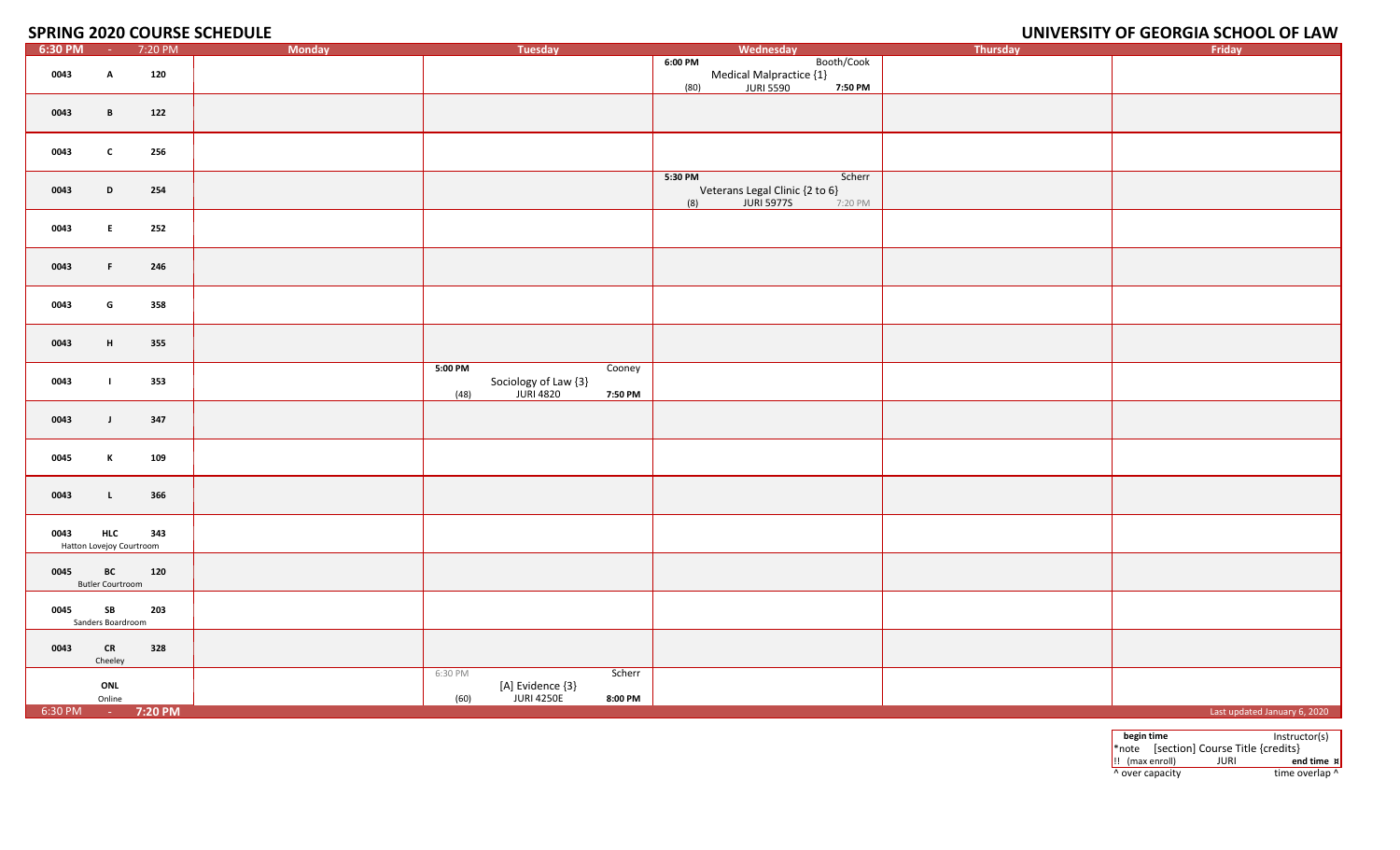#### **Mini-course information:**

• The following mini-courses will be offered. Registration via point allocation **unless other process is noted in "Meeting Info" section.**

| <b>JURI</b> | <b>CRN</b> | <b>Mini-Course Title</b>                                     | Instructor(s)    | <b>Hrs</b> | <b>Room</b>         | <b>Seats</b> | <b>Meeting info</b>                                                                                                                                                                                                                                                                                                                                                                                                                                                                                                                                                                                                                                       |
|-------------|------------|--------------------------------------------------------------|------------------|------------|---------------------|--------------|-----------------------------------------------------------------------------------------------------------------------------------------------------------------------------------------------------------------------------------------------------------------------------------------------------------------------------------------------------------------------------------------------------------------------------------------------------------------------------------------------------------------------------------------------------------------------------------------------------------------------------------------------------------|
| 5595        | 50900      | <b>Electronic Discovery</b>                                  | Solomon          |            | K                   | 40           | The course will meet on January 15 & 29; February 12 & 26; March 18;<br>and April 1 & 15 (Wednesdays) from 10:00-11:50AM in Classroom K<br>(Rusk 109).                                                                                                                                                                                                                                                                                                                                                                                                                                                                                                    |
| 4581        | 45698      | Persuading the Judge and Jury                                | T. Burch/Thacker |            | Butler<br>Courtroom | 20           | Will meet in the Butler Courtroom in Rusk Hall. Friday Feb. 14 12-<br>1:20PM, Tuesday Feb. 18-Friday Feb. 21 12-1:50PM, Friday Feb. 21 6-<br>7:50PM, and Monday Feb. 24 12-1:20PM                                                                                                                                                                                                                                                                                                                                                                                                                                                                         |
| 4581        | 53983      | Special Challenges in Trying a<br>High-Profile Criminal Case | Bodiford/Cook    |            | $\mathbf{F}$        | 30           | This course will meet on the following Mondays: Feb. 17, March 23, and<br>April 20 at 6:30-9:00PM AND the following Sundays: March 22, April<br>19 at 2:00PM-4:30PM in Classroom F (Hirsch Hall 246).                                                                                                                                                                                                                                                                                                                                                                                                                                                     |
| 5595        | 53867      | Franchise Law                                                | Lockerby         |            |                     | 30           | Course will meet February 24-28 in Classroom J. MTWF (2/24-2/26,<br>2/28) 4:30-7:10PM, and Thursday (2/27) 6:20-8:10PM.                                                                                                                                                                                                                                                                                                                                                                                                                                                                                                                                   |
| 5595        | 52126      | <b>State Constitutional Law</b>                              | Sutton/Beck      |            | F                   | 30           | This course will meet for seven sessions on Wednesdays from 4:30-<br>6:20PM in Room F on January 8; Feb. 5, 12, & 19; March 4; and<br>April 8 & 15. Discussion will focus on Judge Sutton's book, 51 Imperfect<br>Solutions. Particular attention will be paid to Judge Sutton's book, 51<br>Imperfect Solutions: States and the Making of American Constitutional<br>Law. Justices Blackwell, Nahmias, Peterson and Warren of the Georgia<br>Supreme Court will lead sessions focused on the Georgia Constitution.<br>Students will write short papers and make presentations based on their<br>research. The course will be graded on a pass/fail basis |
| 5595        | 53696      | Corporate Litigation                                         | Glasscock/Lukacs |            | $\mathcal{C}$       | 30           | <b>Prerequisite JURI 4210.</b> This will be a 3-day course (April 3-5) taught<br>on Friday April 3 from 3:00-7:30PM; Saturday April 4 from 9:00AM-<br>12:30PM & 1:30-3:00PM and Sunday April 5 from 10:00-1:30PM in<br>Classroom C (Hirsch 256).                                                                                                                                                                                                                                                                                                                                                                                                          |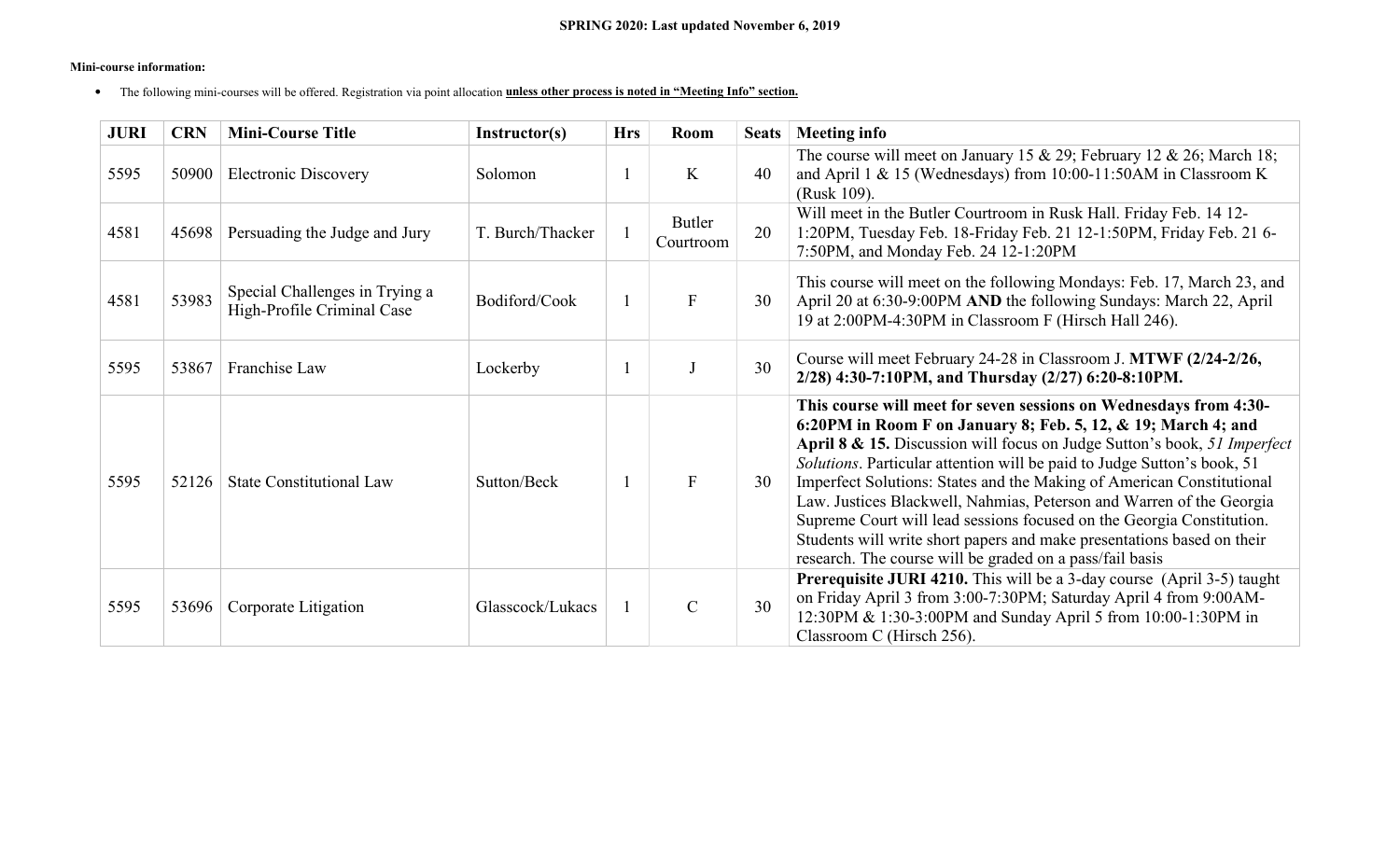#### **SPRING 2020: Last updated November 6, 2019**

#### **Mini-course information – registration via point allocation unless otherwise noted:**

- JURI 5595 Electronic Discovery [Solomon] The course will meet on January 15 & 29; February 12 & 26; March 18; and April 1 & 15 (Wednesdays) from 10:00-11:50AM in Classroom K (Rusk 109).
- JURI 4581 Persuading the Judge and Jury [T.Burch/Thacker] will meet in the Butler Courtroom in Rusk Hall. *Friday Feb. 14 12-1:20PM, Tuesday Feb. 21 12-1:50PM. Friday Feb. 21 0-7:50PM. and Monday Feb. 24 12-1:20PM.*
- JURI 5595 State Constitutional Law [Sutton/Beck] Wednesdays 4:30-6:20PM in Classroom F (Hirsch 246) on January 8; February 5, 12, & 19; March 4; and April 8 & 15
- JURI 5595 Franchise Law [Lockerby] Course will meet February 24-28 in Classroom J. *MTWF (2/24-2/26, 2/28) 4:30-7:10PM, and Thursday (2/27) 6:20-8:10PM.*
- JURI 4581 Special Challenges in Trying a High-Profile Criminal Case [Bodiford/Cook] Mondays (Feb. 17, March 23, and April 20) at 6:30-9:00PM *AND* Sundays (March 22, April 19) at 2:00PM-4:30PM in Classroom F
- JURI 5595 Corporate Litigation [Glasscock/Lukacs] Prerequisite JURI 4210. 3-day course (April 3-5) taught on Friday April 3 from 3:00-7:30PM; Saturday April 4 from 9:00AM‐12:30PM & 1:30‐3:00PM and Sunday April 5 from 10:00‐1:30PM in Classroom C (Hirsch 256).

#### **Meeting times for the following courses TBD and may be coordinated with students after registration but before the conclusion of the Drop/Add period:**

- JURI 4156S Appellate Litigation Clinic II [Burch, T.]
- JURI 4216S Business Law Clinic [Tracy]
- JURI 5310S Capital Assistance Project [Nesset]
- JURI 5761S CEASE Clinic [Hetherington]
- JURI 5048 Child Welfare Mock Trial Simulation [Hetherington/Johnson]
- JURI 5628S Community Health Law Partnership Clinic [Cade]
- JURI 4086 Georgia Legal Research [Taylor]
- JURI 5290S Interdisciplinary Environmental Law Practicum [Fowler]
- JURI 5278S Practicum in Animal Welfare Skills [Milot]
- JURI 5972 D.C. Law in Practice [Heywood]

#### **Students also may earn credit for participation in:**

- JURI 5011 Georgia Law Review [Dennis]
- JURI 5012 Georgia Journal of Intellectual Property [Shipley]
- JURI 5013 Georgia Journal of International & Comparative Law [Durkee]
- JURI 5042 International Moot Court [Rutledge]
- JURI 5047 Mock Trial Competition [Casey/McNiff]
- JURI 5042 Moot Court Competition [Casey/McNiff]
- JURI 5044 Negotiation Competition [Morgan]
- JURI 5045 Transactional Law Competition [Morgan]